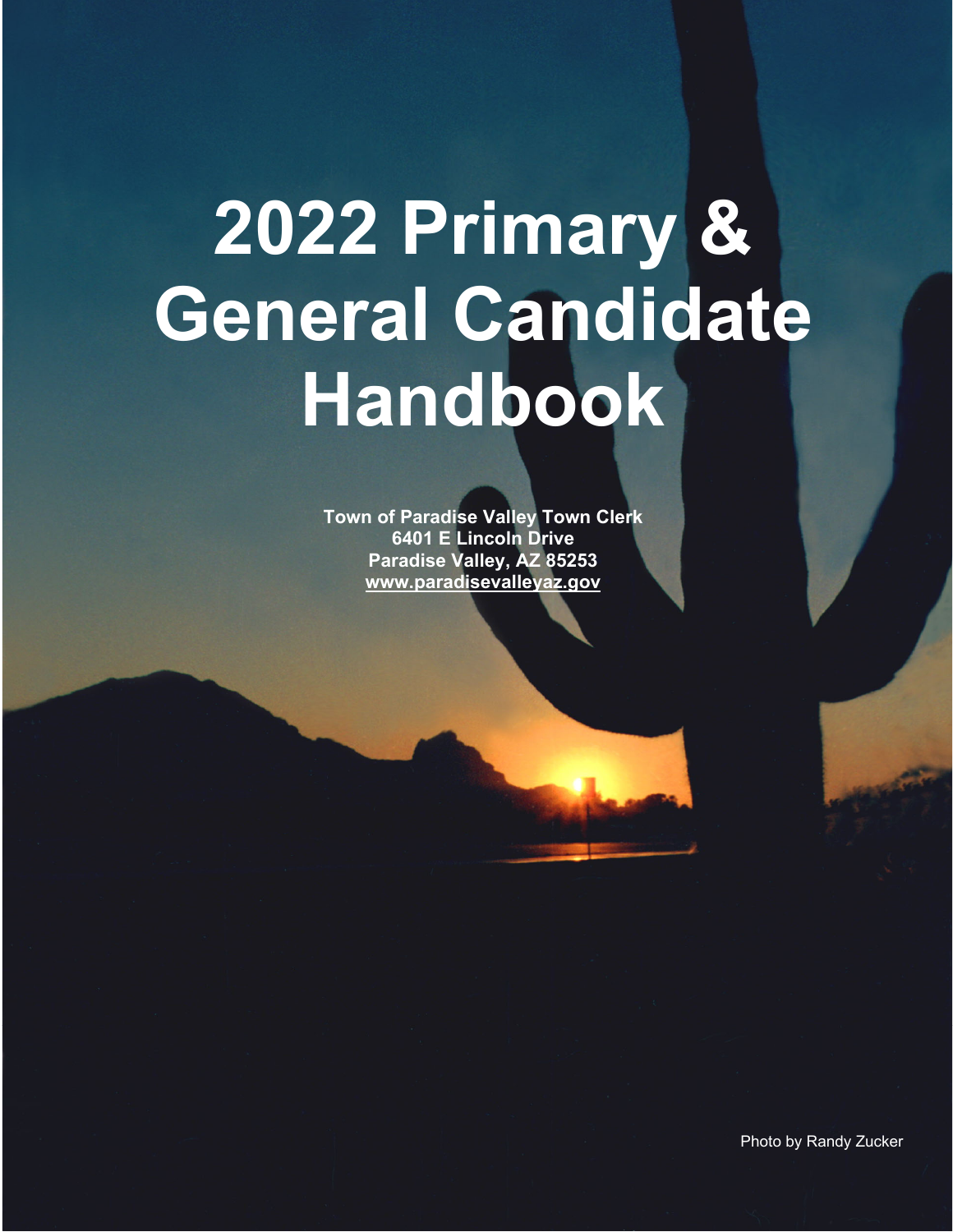

## *Office of the Town Clerk 6401 E Lincoln Drive Town of Paradise Valley, AZ 85253*

## **INTRODUCTION**

Thank you for your interest in serving in local government. The election process can be daunting. This Election Handbook has been developed to provide potential candidates with the basic information and step by step instructions on how file and run for office.

The Primary Election will be held on Tuesday, August 2, 2022, and the General (Run-off) Election will be held on November 8, 2022, if necessary. The ballot will include the mayor's seat (two-year term), three council seats (four-year term), and the 2022 General Plan Proposition. To be elected at the Primary, candidates must receive a majority of the total valid ballots cast. If there is a run-off election, candidates must receive a simple majority to be elected. Whether elected in August or November, newly elected officials will take office on January 12, 2023.

The Clerk's Office has made every effort to provide the most current election materials and regulations. However, since state statutes and case law are subject to constant change and interpretation, it is recommended that candidates review them with an attorney to ensure compliance with current legal requirements. It is important to thoroughly review the election materials and to comply with all current statutes. Nothing in this packet should be deemed to constitute legal advice or as a substitute for compliance with all legal requirements. It is not appropriate for Town staff to give legal advice to candidates.

The Clerk's Office welcomes suggestions regarding additional information that would be of assistance in future elections. Please do not hesitate to contact me if you have questions.

Respectfully, Duncan Miller, Town Clerk 480-348-3610 [dmiller@paradisevalleyaz.gov](mailto:dmiller@paradisevalleyaz.gov)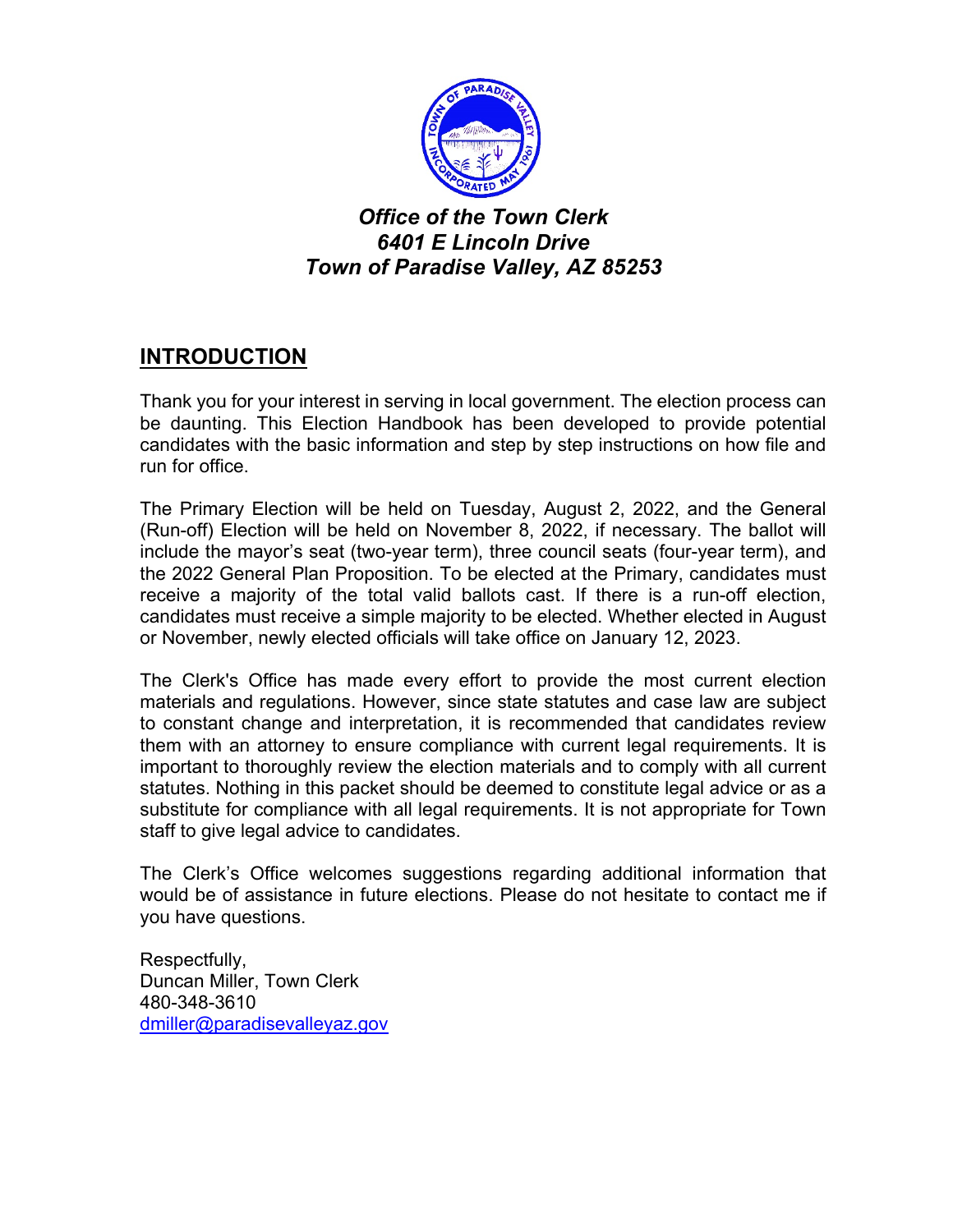## **GENERAL INFORMATION**

#### **Town Government**

There are 91 incorporated municipalities in Arizona. These cities and towns are either "home rule" (governed by a charter adopted by the voters) or "general law" (governed by general provisions of Arizona law). The Town of Paradise Valley is a general law government, as are most other similarly-sized communities.

Town government operates under a council-manager form of government in which the elected Town Council is responsible for making policy, adopting ordinances, authorizing appropriations, and exercising general governmental oversight. The mayor is the Chief Executive Officer of the Town, is a voting member of the Council, and acts as presiding officer of the Council. Additionally, the Mayor fulfills ceremonial duties and represents the Town on regional committees and organizations. This governing structure is patterned after the private business or corporate structure in which policy making and administrative operations are separated. This structure simplifies government and reduces direct political involvement in administration.

The council is composed of six members who are elected to serve four-year staggered terms. The mayor is elected to a two-year term. At the first meeting of a new term, the council selects a vice mayor from among its members to serve a one-year term. The mayor and council serve on a voluntary basis accepting no compensation for their service.

The Council appoints the Town Manager who is responsible for administering government operations, appointing department heads, and implementing the policies adopted by the Mayor and Council. The Mayor and Council also appoint the Town Attorney, the Municipal Court Judges, and all members of various Town boards, committees, and commissions.

#### **PV Voter Statistics**

Total Number of Registered Voters: 11,197

Voters on Active Early Voter List: 9,438

Percentage of Registered Independents/No Party Declared: 28%\*

Voter Turnout in 2020 Primary Election: 43%

\*These voters who are on the early voter list will not receive an August ballot unless they contact Maricopa County Elections and designate which political party ballot they want to vote or they may request a ballot with local races only.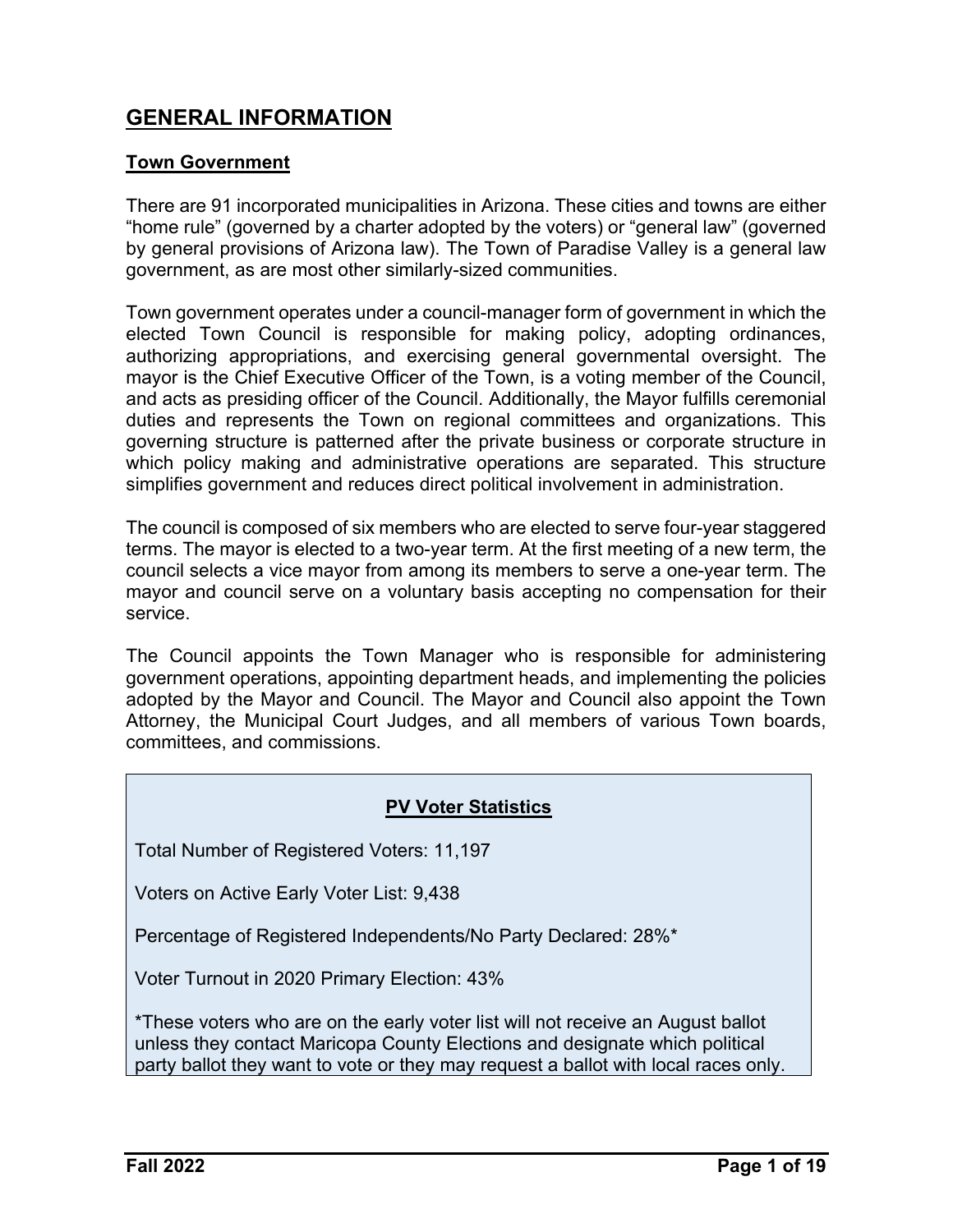#### **ELECTED OFFICES TO BE FILLED**

| <b>Number of</b><br><b>Positions</b> | <b>Office</b>         | Term    | <b>Incumbent</b>                                     |
|--------------------------------------|-----------------------|---------|------------------------------------------------------|
|                                      | Mayor                 | 2 years | Jerry Bien-Willner                                   |
| 3                                    | <b>Council Member</b> | 4 years | Ellen Andeen<br><b>Paul Dembow</b><br>Anna Thomasson |

#### **CANDIDATE QUALIFICATIONS**

To be qualified to run for office, candidates must meet all of the following requirements:

- 1. Candidates must be at least 18 years of age.
- 2. Candidates must be registered voters (and registered in Paradise Valley) at the time of filing their nomination paper.
- 3. Candidates must have resided in Paradise Valley for one year preceding the Primary Election date.
- 4. Candidates must be qualified electors, meaning those convicted of a felony may not be candidates unless their civil rights have been restored.
- 5. Candidates must be able to speak, write, and read the English language.

*Note: If you have changed addresses within Paradise Valley, make sure you have reregistered with your new address before filing nomination papers. You may register online at [ServiceArizona.com](www.servicearizona.com) or forms are available at Town Hall.* 

#### **Notes on Qualifications**

*Arizona Law prohibits "dual candidacy". A person cannot run for both mayor and council member in the same election.* 

*The prohibition against an elected official running for another office only applies to an incumbent of a salaried elective office from becoming a candidate for another salaried office. Elected offices in Paradise Valley are unpaid.* 

*Did you know that a person is prohibited from filing for office if he or she owes \$1,000 or more in fines, penalties, late fee, or civil judgments? ([A.R.S. §16-311\(J\)\)](https://www.azleg.gov/viewdocument/?docName=https://www.azleg.gov/ars/16/00311.htm)*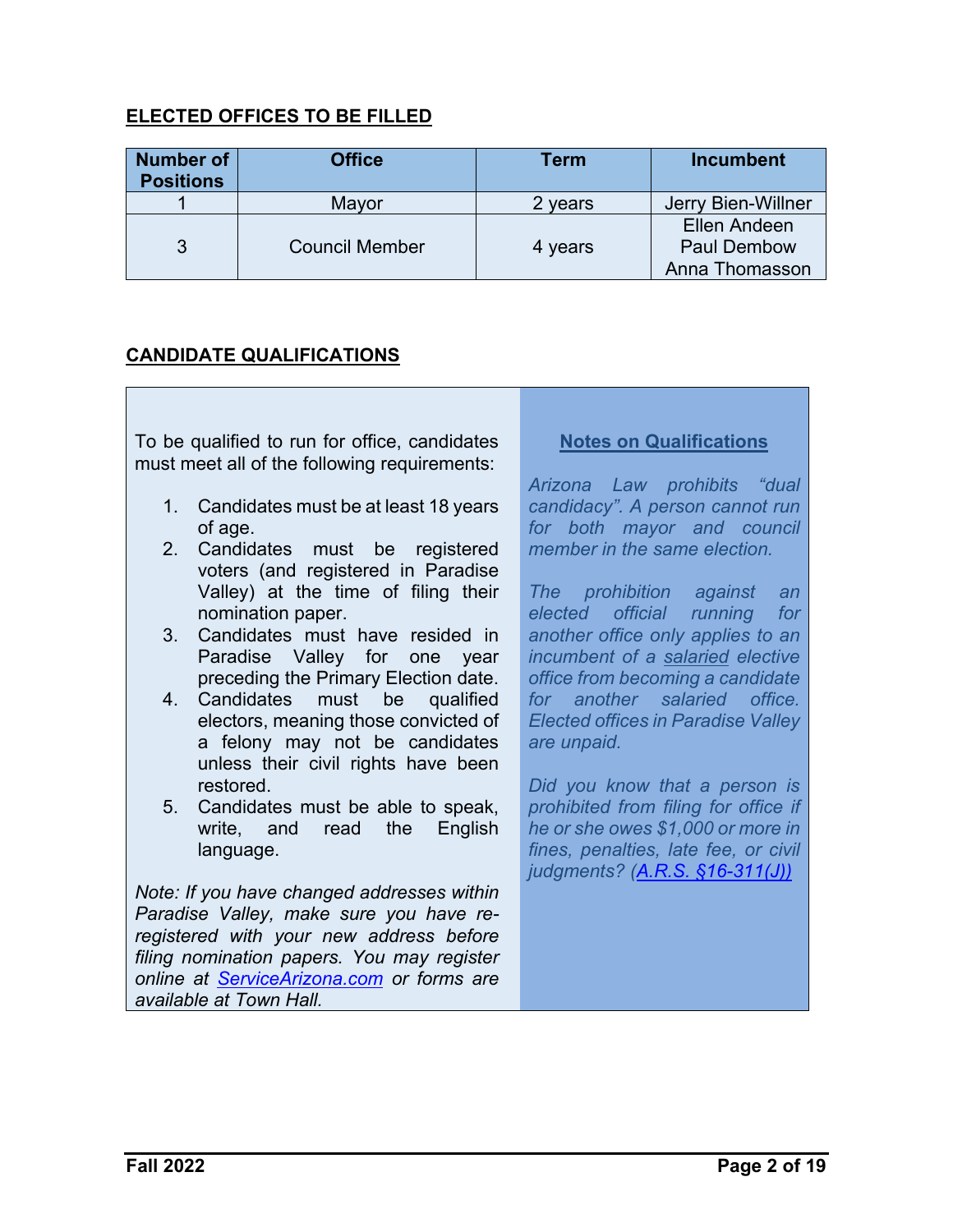# **So, You Decided to Run for Office. Now What?**

# **Step 1: Candidate Statement of Interest**

#### *(This is mandatory and must be done first)*

Arizona law  $(A.R.S. §16-311(B))$  requires any person desiring to become a candidate for mayor or council to file a **[Statement of Interest](https://www.paradisevalleyaz.gov/DocumentCenter/View/9453/Statement-of-Interest)** with the Town Clerk before collecting nomination petitions signatures. Any signatures collected before the Statement of Interest is filed with the Clerk's Office are invalid and subject to challenge.

Link: [https://www.paradisevalleyaz.gov/DocumentCenter/View/9453/Statement-of-](https://www.paradisevalleyaz.gov/DocumentCenter/View/9453/Statement-of-Interest)**Interest** 

# **Step 2: Candidate Committee Registration**

#### *A candidate must register as a committee if the candidate meets the requirements of A.R.S. §16-905.*

Arizona law requires candidates who receive or expend, *in any combination,* \$500 or more to register as a candidate committee and account for all monies or things of value received and expended by them, their campaign committee or individuals on behalf of a person's candidacy for public office. [\(A.R.S. §16-905\(B\)\)](https://www.azleg.gov/viewdocument/?docName=https://www.azleg.gov/ars/16/00905.htm) For example, if a candidate receives \$300 and spends \$200, the candidate must register as a committee and file a [Statement of Organization](https://www.paradisevalleyaz.gov/DocumentCenter/View/9454/Statement-of-Organization) with the Town Clerk within ten days. ([A.R.S. §16-906\)](https://www.azleg.gov/viewdocument/?docName=https://www.azleg.gov/ars/16/00906.htm)

#### **"Ten Day Rule"**

If a candidate meets the \$500 threshold after the candidate nomination filing period, the candidate has ten days to file the [Statement of Organization.](https://www.paradisevalleyaz.gov/DocumentCenter/View/9454/Statement-of-Organization) Similarly, any change to committee information, such as a new officer or a new email address, must be reported to the Clerk's Office within ten days.

#### **Setting up a Political Committee**

#### **How do I create a committee?**

Once a candidate reaches the \$500 threshold, the candidate must file a **[Statement of Organization](https://www.paradisevalleyaz.gov/DocumentCenter/View/9454/Statement-of-Organization)** with the Town Clerk. [\(A.R.S. §16-](https://www.azleg.gov/viewdocument/?docName=https://www.azleg.gov/ars/16/00905.htm)905). Note that the Statement of [Organization](https://www.paradisevalleyaz.gov/DocumentCenter/View/9454/Statement-of-Organization) requires an email address. The committee must agree to receive all official notices from the filing officer via email, including Notice of Failure to File Campaign Finance Reports.

Link: [https://www.paradisevalleyaz.gov/DocumentCenter/View/9454/Statement-of-](https://www.paradisevalleyaz.gov/DocumentCenter/View/9454/Statement-of-Organization)**[Organization](https://www.paradisevalleyaz.gov/DocumentCenter/View/9454/Statement-of-Organization)**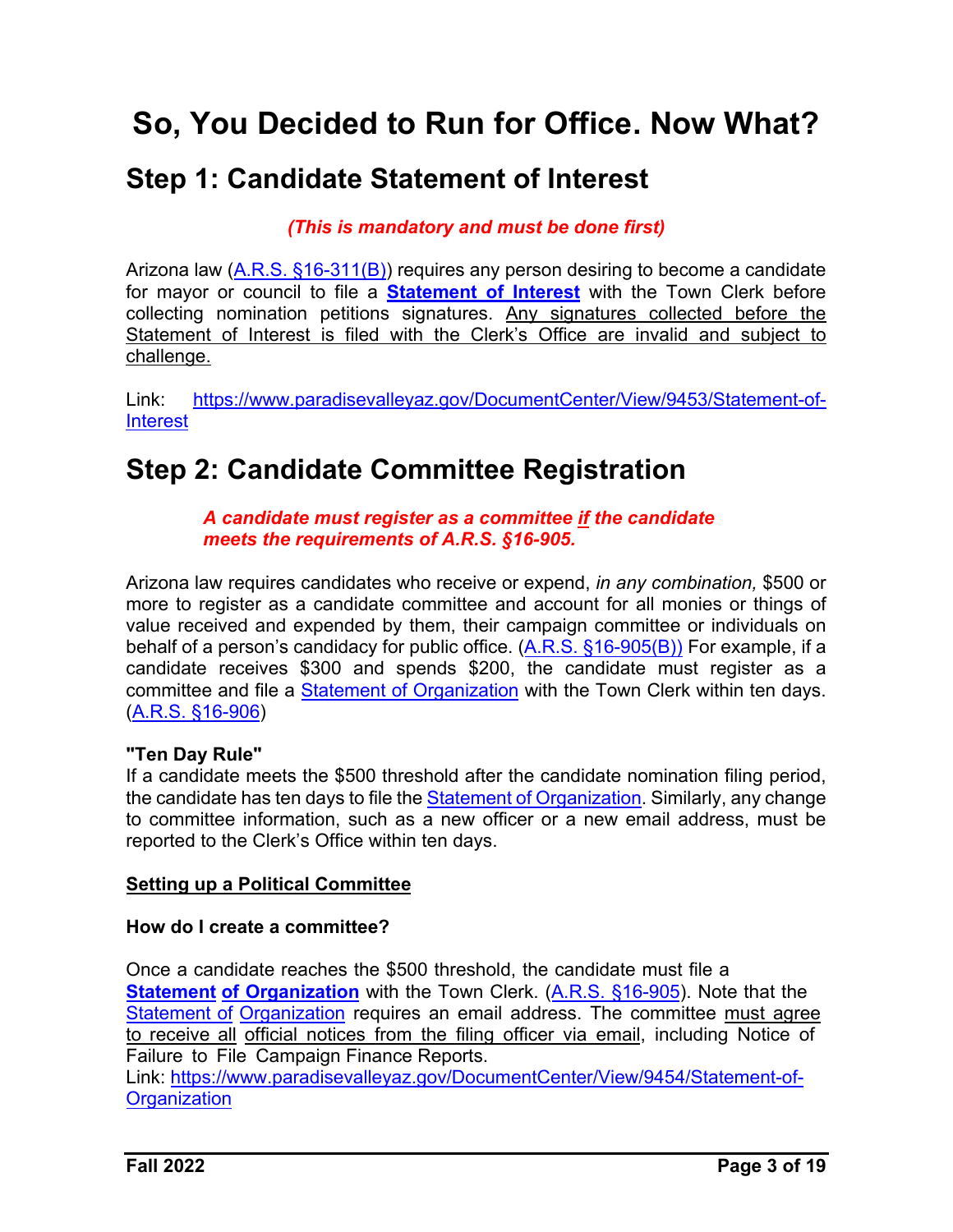| <b>Tips on Registering a Committee</b>                                                                                                                                                                                                                                                                                                                                             | <b>Penalty for Failing</b><br>to Register                                                                |
|------------------------------------------------------------------------------------------------------------------------------------------------------------------------------------------------------------------------------------------------------------------------------------------------------------------------------------------------------------------------------------|----------------------------------------------------------------------------------------------------------|
| Candidate may be both the chair and treasurer,<br>$\bullet$<br>otherwise the two positions must be filled by different<br>people<br>• The Committee name must include the candidate's<br>name (first or last)<br>Must provide an email address and agree to receive<br>$\bullet$<br>all official election notices by email<br>• The committee must designate a banking institution | The penalty can be<br>up to three times<br>the amount<br>received or<br>expended while not<br>registered |

# **Step 3: Running for Office – Petition Signatures**

#### *Candidates must collect a minimum of 187 valid signatures. Some, all, or none may be collected electronically.*

#### **Nomination Petitions** – **Minimum of 187 valid signatures are required.**

Candidates must collect a minimum of 187 valid petition signatures from "qualified electors" (Paradise Valley residents who are registered voters). Voters in this election may sign a maximum of three different council candidate petitions and one mayoral candidate petition. The number of signatures required to file as an official candidate is based on a formula prescribed by law. At least 5% and not more than 10% of the highest vote cast for an elected official in the preceding election. In the 2020 Election, the highest vote cast for a local official was 3,723. Therefore, the required number of valid petition signatures in the 2022 Election for mayor and council members is no fewer than **187** and not more than 372.

Link: [https://www.paradisevalleyaz.gov/DocumentCenter/View/9452/Nomination-](https://www.paradisevalleyaz.gov/DocumentCenter/View/9452/Nomination-Petition)**Petition** 

#### **Online Petition Signature Collection (Arizona E-Qual System)**

Starting with the 2022 election cycle, candidates for local office may use the Secretary of State's E-Qual System to collect petition signatures electronically. The online petition portal allows candidates to create and manage their online nomination petitions. Candidates may choose to collect all signatures electronically, collect a mixture of electronic and paper signatures, or paper signatures only. The benefit to collecting signatures electronically is that all signatures are automatically verified as valid. Because of this, the system limits collection of electronic signatures to the 187 signature threshold.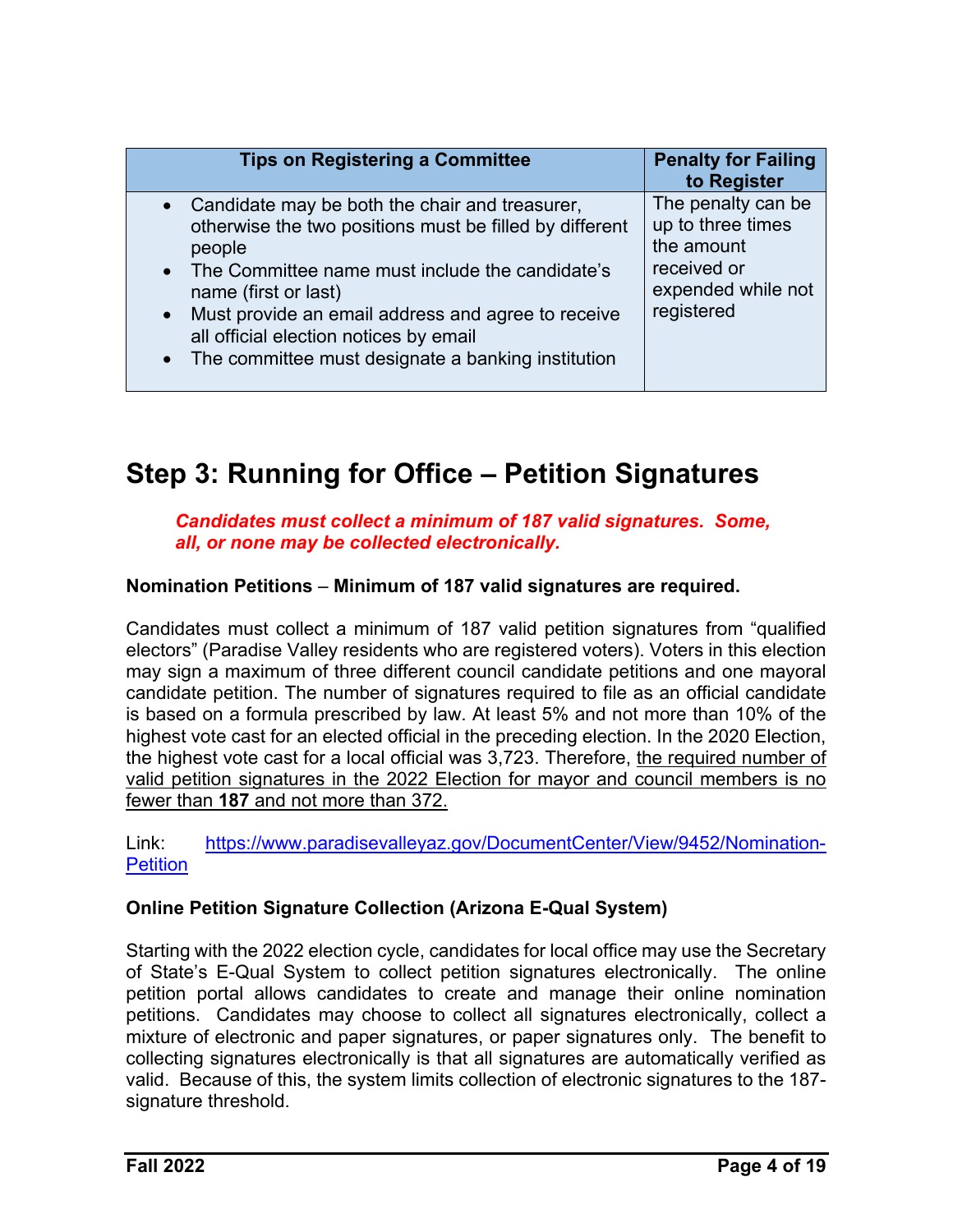E-Qual requires the voter to provide personal information including the voter's name, date of birth, driver's license number or registration number, and the last 4 digits of the voter's social security number. Once the voter information has been verified, a list of eligible candidate petitions is displayed for that election. The voter simply clicks the name of the candidate to advance to the petition signature page.

An E-Qual System [Candidate User Guide](https://www.paradisevalleyaz.gov/DocumentCenter/View/9465/E-Qual---Candidate-Guide) is included with this Handbook as an appendix.

Link: [https://www.paradisevalleyaz.gov/DocumentCenter/View/9465/E-Qual---](https://www.paradisevalleyaz.gov/DocumentCenter/View/9465/E-Qual---Candidate-Guide) [Candidate-Guide](https://www.paradisevalleyaz.gov/DocumentCenter/View/9465/E-Qual---Candidate-Guide) 

#### **Hard Copy Petition Circulators**

A candidate may circulate their own petitions and also have others circulate petitions. A petition circulator must be qualified to register to vote in the State of Arizona. Only one person may circulate the same petition sheet, and the same person who circulated the petition sheet must sign the certification on the back of the petition. If the circulator is not a resident of Arizona, he or she must register with the Secretary of State's Office.

| <b>Tips on Petitions</b>                                             |                                  |                                  |                                                             |                                                                                                                                                                                                                                                                                                                                                             |                        |
|----------------------------------------------------------------------|----------------------------------|----------------------------------|-------------------------------------------------------------|-------------------------------------------------------------------------------------------------------------------------------------------------------------------------------------------------------------------------------------------------------------------------------------------------------------------------------------------------------------|------------------------|
|                                                                      |                                  |                                  |                                                             |                                                                                                                                                                                                                                                                                                                                                             |                        |
| No campaigning or collecting signatures in<br>government buildings.  | Put as for all photo<br>box.     |                                  | the undersigned a cualified elector of the county of Motors | <b>Nonpartisan Nomination Petition</b><br>ataba of Arizonal and of Renell's win this<br>ramo political division or district tram which the nomination is squatri hereby nominate                                                                                                                                                                            | (1203)<br>ma retorn di |
|                                                                      |                                  | to be writed at the Green Decks. |                                                             | for the office of<br>in the paints of service<br>discribed by he head America, and<br>and hardby dactors had I am qualified to ver-<br>for the other and that I have not signed and will not sign any nomination performs for more persons than the number of sandicates                                                                                    |                        |
|                                                                      | Standard                         |                                  | Finned name                                                 | recessary to lifes short or out the read ensuing election. This mere declare that if it process is one is one or too address on this petition<br>my readeres address has not chanced since 1 ast reported it to the county recorder for purposes of updating my voter registration file.<br>Actual residence accides ideasabilion of clace of residence lor | Dott or                |
| Voter must complete all information on<br>petition.                  |                                  |                                  |                                                             | Ar zona cost office box address, oby or town                                                                                                                                                                                                                                                                                                                | scring                 |
|                                                                      |                                  |                                  |                                                             |                                                                                                                                                                                                                                                                                                                                                             |                        |
| Voters may remove their name from a                                  |                                  |                                  |                                                             |                                                                                                                                                                                                                                                                                                                                                             |                        |
|                                                                      |                                  |                                  |                                                             |                                                                                                                                                                                                                                                                                                                                                             |                        |
| petition at any time prior to 5:00 p.m. on the<br>date of filing.    |                                  |                                  |                                                             |                                                                                                                                                                                                                                                                                                                                                             |                        |
|                                                                      |                                  |                                  |                                                             |                                                                                                                                                                                                                                                                                                                                                             |                        |
|                                                                      |                                  |                                  |                                                             |                                                                                                                                                                                                                                                                                                                                                             |                        |
| Petitions are subject to challenge by another<br>candidate or voter. | Secondruct State, Booker17870012 |                                  |                                                             |                                                                                                                                                                                                                                                                                                                                                             |                        |
|                                                                      |                                  |                                  |                                                             |                                                                                                                                                                                                                                                                                                                                                             |                        |
|                                                                      |                                  |                                  |                                                             |                                                                                                                                                                                                                                                                                                                                                             |                        |
| Candidate petition sheets are now 8.5" x<br>11"                      |                                  |                                  |                                                             |                                                                                                                                                                                                                                                                                                                                                             |                        |
|                                                                      |                                  |                                  |                                                             |                                                                                                                                                                                                                                                                                                                                                             |                        |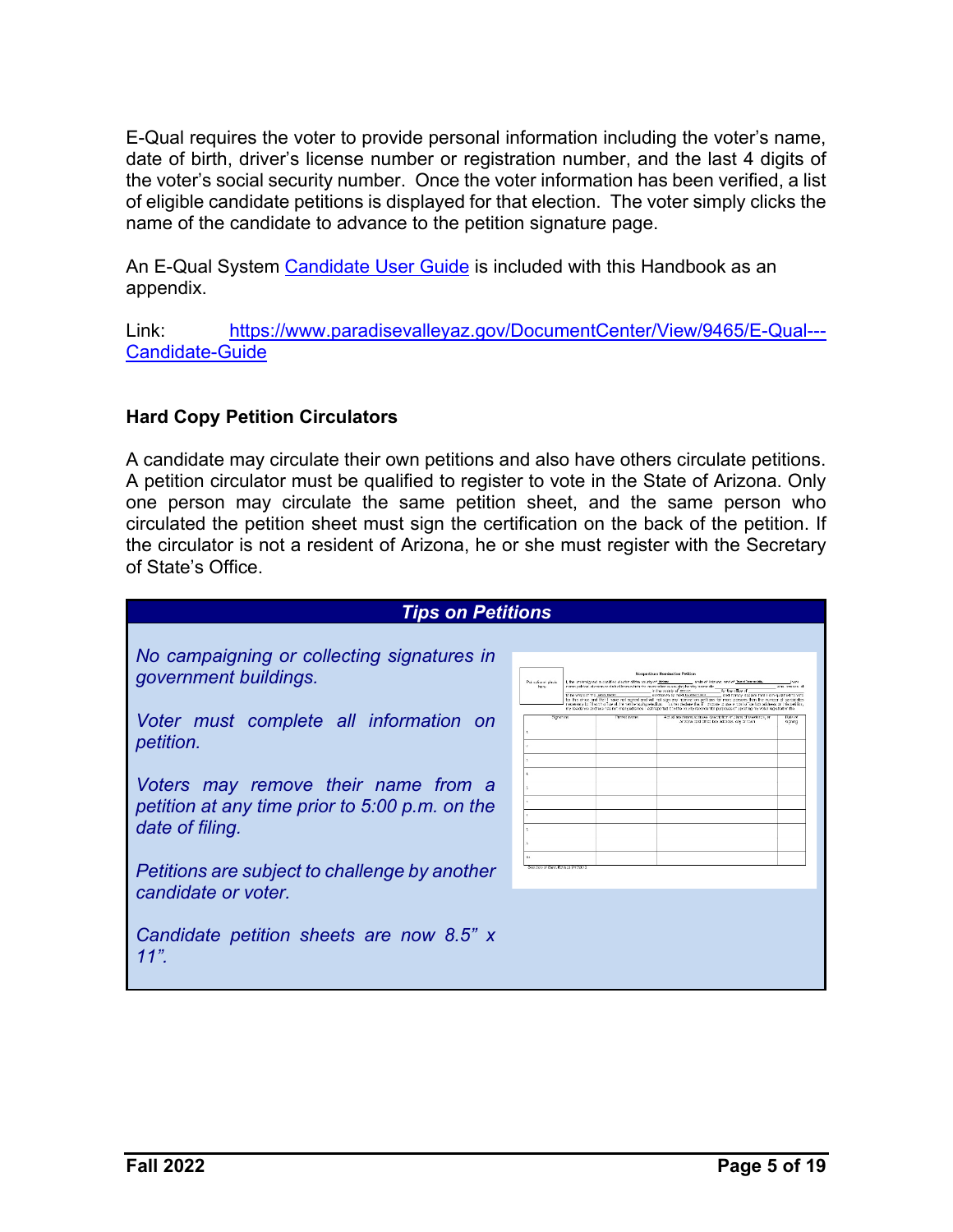# **Step 4: Filing as an Official Candidate**

#### *Deadline to file is Monday, April 4, 2022, at 5:00 PM*

To become an official candidate and have your name appear on the ballot, the following forms must be filed with the Town Clerk by 5:00 PM on Monday, April 4, 2022:

**1. Nonpartisan Nomination Paper Declaration of Qualifications** [https://www.paradisevalleyaz.gov/DocumentCenter/View/9459/Nomination-Paper---](https://www.paradisevalleyaz.gov/DocumentCenter/View/9459/Nomination-Paper---Declaration-of-Qualification) [Declaration-of-Qualification](https://www.paradisevalleyaz.gov/DocumentCenter/View/9459/Nomination-Paper---Declaration-of-Qualification)

The Nomination Paper declares your official intention to become a candidate for office and must be filed at the same time as your nomination petitions. On this form you will list your name exactly how you want it to appear on the ballot. You may include an abbreviated name, initials, or a nickname so long as there is no direct or implied connection to a professional, fraternal, religious, or military title.

#### **2. Nomination Petitions**

<https://www.paradisevalleyaz.gov/DocumentCenter/View/9452/Nomination-Petition>

Nomination petitions are signed by Paradise Valley voters. Voters may sign one petition for mayor and a maximum of three separate candidate petitions for council member.

The Town Clerk's Office does not determine the legal sufficiency of candidate nomination petitions. The Clerk is only required to determine that the nomination petition forms are substantially similar to the statutory requirement and contain at least the minimum number of signatures. It is the duty of the Superior Court to hear challenges to candidate petitions.

#### **3. Financial Disclosure Statement**

[https://www.paradisevalleyaz.gov/DocumentCenter/View/9458/Financial-](https://www.paradisevalleyaz.gov/DocumentCenter/View/9479/05-Financial-Disclosure-Statement-Form-fillable)[Disclosure-Report](https://www.paradisevalleyaz.gov/DocumentCenter/View/9479/05-Financial-Disclosure-Statement-Form-fillable)

Candidates for elected office must file a financial disclosure statement with the Town Clerk when filing nomination papers. The statement includes business and financial information about the candidate and candidate's household. Any candidate who knowingly files an incomplete or false financial disclosure statement is guilty of a class 1 misdemeanor.

**4. Political Committee Statement of Organization (if applicable and not already filed**)

[https://www.paradisevalleyaz.gov/DocumentCenter/View/9454/Statement-of-](https://www.paradisevalleyaz.gov/DocumentCenter/View/9454/Statement-of-Organization)**Organization**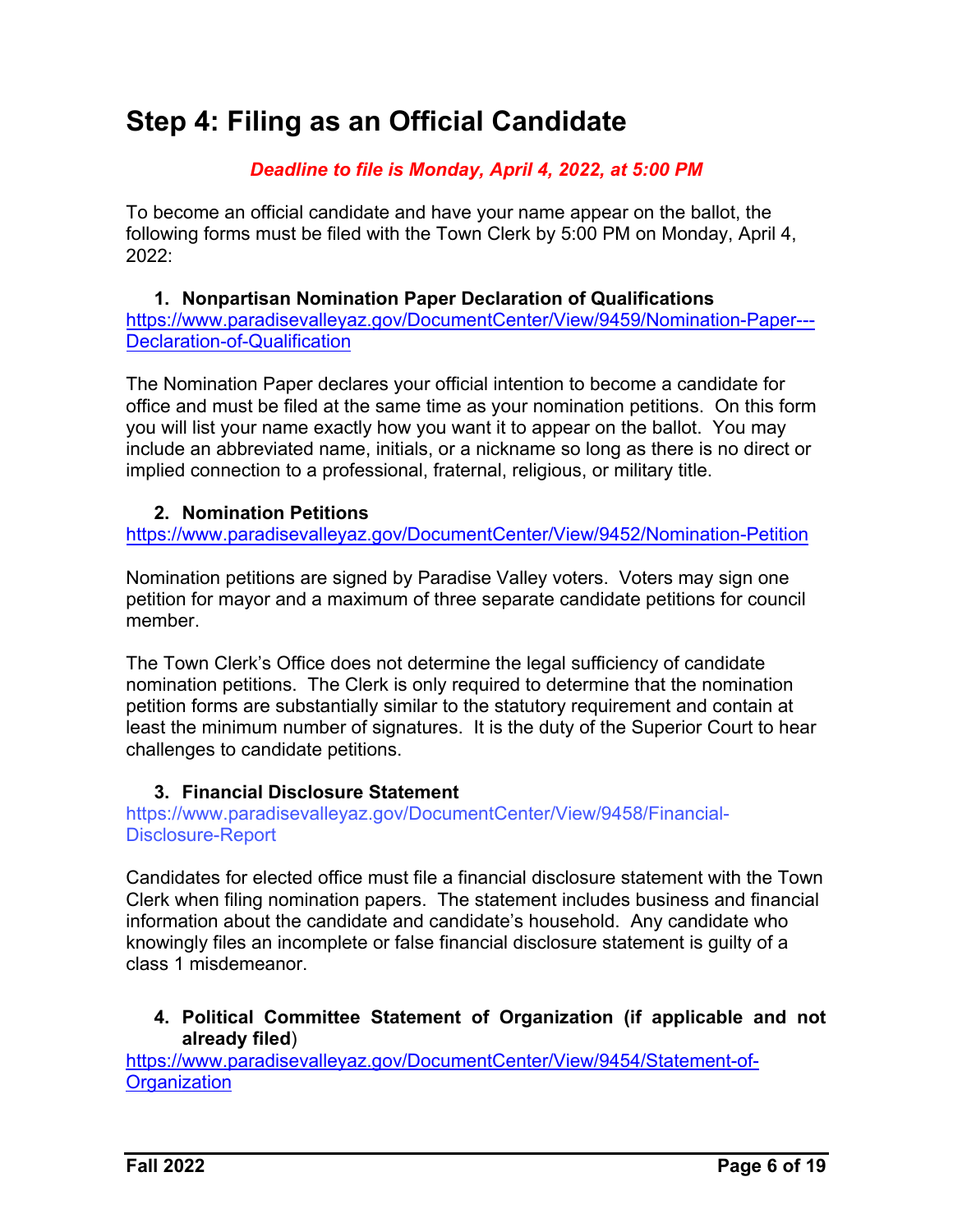\*If you are using the E-Qual system, all paperwork must be filed on the same day as the E-Qual signatures are submitted online.

\*\* Please contact the Clerk's Office to make an appointment to file your nomination paperwork at [dmiller@paradisevalleyaz.gov or](mailto:dmiller@paradisevalleyaz.gov) 480-348-3610.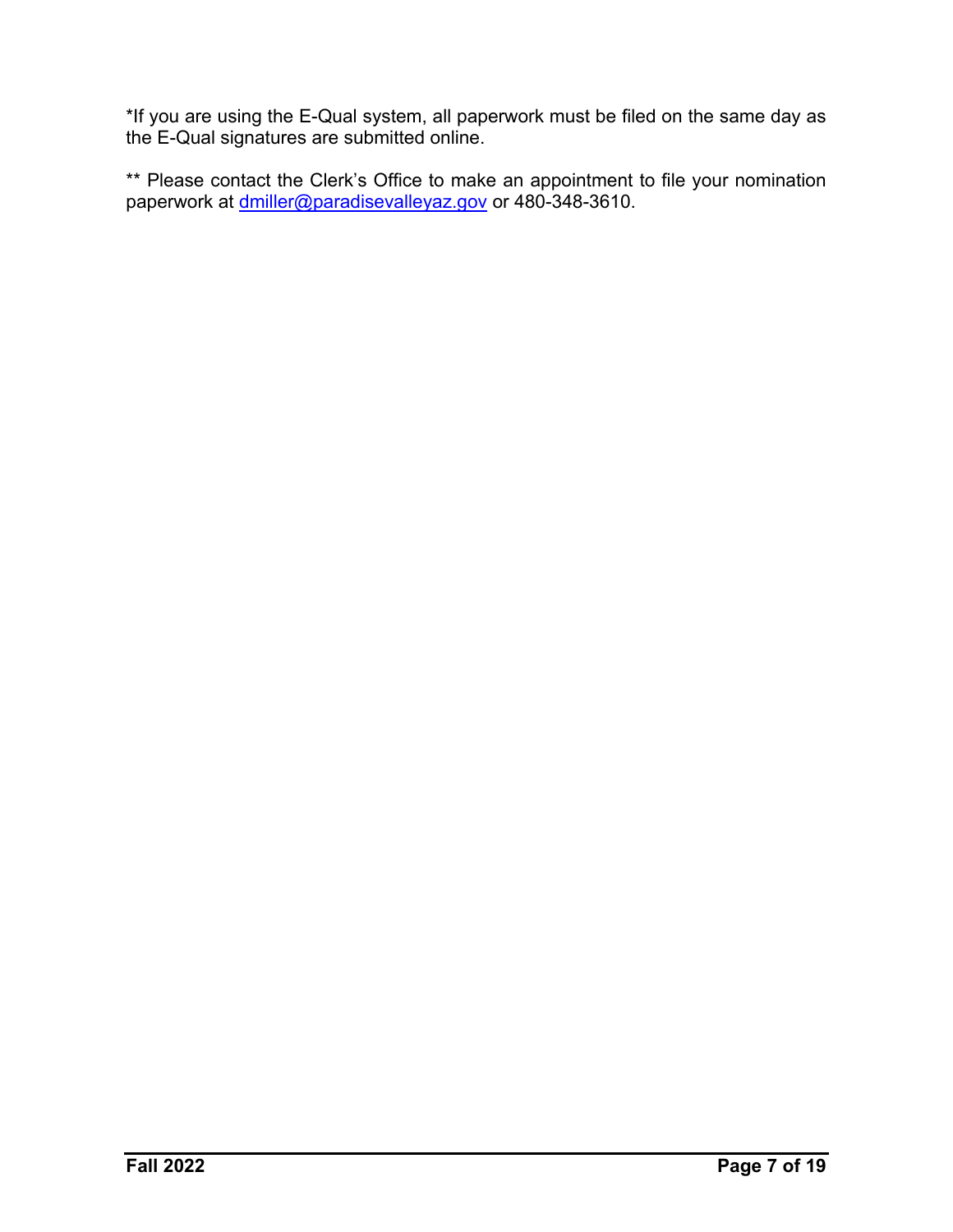## **Campaign Finance**

State law requires candidates to account for all money or items of value received or expended by them, their campaign committee, or individuals on behalf of a person's candidacy for public office. There are no statutory limits on the dollar amount a candidate may spend during the campaign. Campaign contributions are, however, limited pursuant to [A.R.S. §16-912.](https://www.azleg.gov/viewdocument/?docName=https://www.azleg.gov/ars/16/00912.htm) *A copy of [Title 16, Chapter 6 i](https://www.azleg.gov/arsDetail/?title=16)s included in this packet. It is important to read it carefully.* 

# **FAQs**

#### **When can I start accepting contributions and making expenditures?**

A candidate may accept contributions and make expenditures at any time but must keep a detailed accounting of transactions. As soon as the committee exceeds the \$500 threshold, a Statement of Organization must be filed as well as quarterly campaign finance reports.

#### **How much can someone contribute to my campaign?**

Individuals can contribute a maximum of \$6,550 for each election cycle.

#### **What is an "Election Cycle"?**

There are no statutory limits on the dollar amount a candidate can spend during the election. However, contributions to candidate committees are limited to \$6,550 during each election cycle from an individual or partnership. The "election cycle" is no longer tied to the term of office. It is defined as the period between the General Election reporting periods. In other words, an elected official with a four-year term has two opportunities to collect the maximum amount from individual contributors during a four-year period.

#### **How much of a candidate's own money may be contributed to a committee?**

There is no limit on the amount of "personal monies" a candidate can contribute to his or her candidate committee. Personal monies include the following extended family members: spouse, siblings, children, parents, and grandparents.

#### **From whom can I NOT accept contributions?**

Candidates and candidate campaign committees cannot accept contributions from any of the following:

- Corporations
- Labor Unions
- Limited Liability Companies
- Non-U.S. Citizens
- An anonymous person or group
- Another candidate campaign committee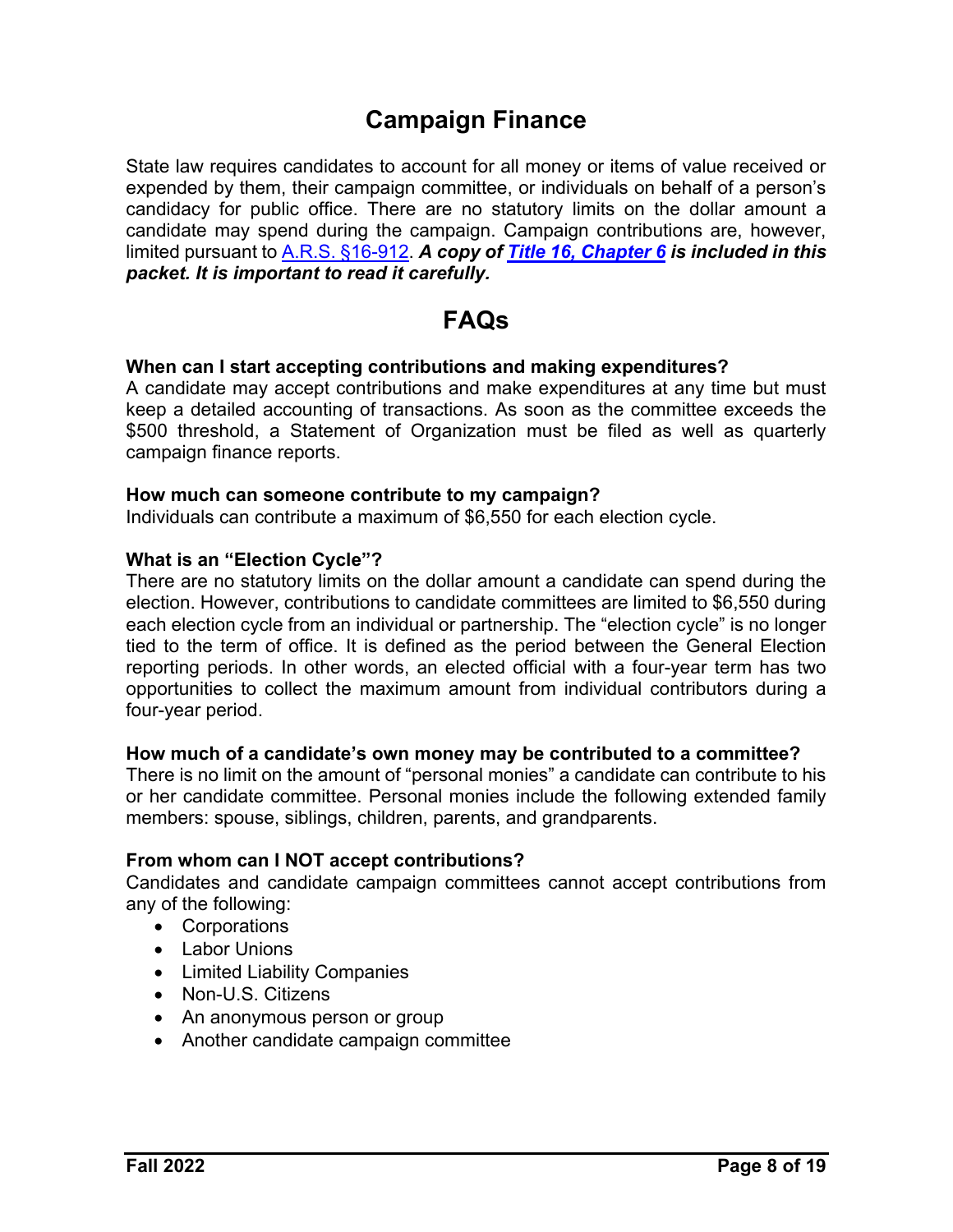#### **What is a contribution?**

Contribution means any money, advance, deposit, or other thing of value that is made to a person for the purpose of influencing an election.

Contributions includes: (See [A.R.S. §16-901\(11\)](https://www.azleg.gov/viewdocument/?docName=https://www.azleg.gov/ars/16/00901.htm) 

- A contribution that is made to retire campaign debt from a previous election cycle
- Money or the fair market value of anything that is directly or indirectly provided to an elected officials for the specific purpose of defraying the expense of communications with constituents
- The full purchase price of any item
- A loan that is made to a committee for the purpose of influencing an election to the extent the loan remains outstanding

#### **What is not a contribution?** (See [A.R.S. §16-911\)](https://www.azleg.gov/viewdocument/?docName=https://www.azleg.gov/ars/16/00911.htm)

An example of a campaign activity that is not considered a contribution is the value of an individual's volunteer services or expenses that are provided without compensation or reimbursement (travel expenses, use of real or personal property, cost of invitations, food or beverages, use of email, internet activity or social media messages, only if the individual's use is not paid for by the individual or any other person and if the emails, social media messages or other internet activities do not contain or include transmittal of a paid advertisement or paid fundraising solicitation.) See [A.R.S. §16-911](https://www.azleg.gov/viewdocument/?docName=https://www.azleg.gov/ars/16/00911.htm) for a complete list of statutory exceptions.

#### **What is an In-Kind Contribution?** (See [A.R.S. §16-901\(32\)](https://www.azleg.gov/viewdocument/?docName=https://www.azleg.gov/ars/16/00901.htm) and [§16-926](https://www.azleg.gov/viewdocument/?docName=https://www.azleg.gov/ars/16/00926.htm))

In-kind contributions are nonmonetary benefits, including goods, services or anything else of value that are provided to a candidate committee without charge or at less than the usual and normal charge.

For campaign finance reporting purposes, receipt of an in-kind contribution cannot affect the committee's cash account (must be reported in as contribution and reported out as expenditure –in the same report!).

#### **What is an Expenditure?** (See [A.R.S. §16-901\(11\)](https://www.azleg.gov/viewdocument/?docName=https://www.azleg.gov/ars/16/00901.htm)

Expenditure means any purchase, payment or other thing of value that is made by a person for the purpose of influencing an election.

**What is not an Expenditure?** (See [A.R.S. §16-921\(B\)](https://www.azleg.gov/viewdocument/?docName=https://www.azleg.gov/ars/16/00921.htm)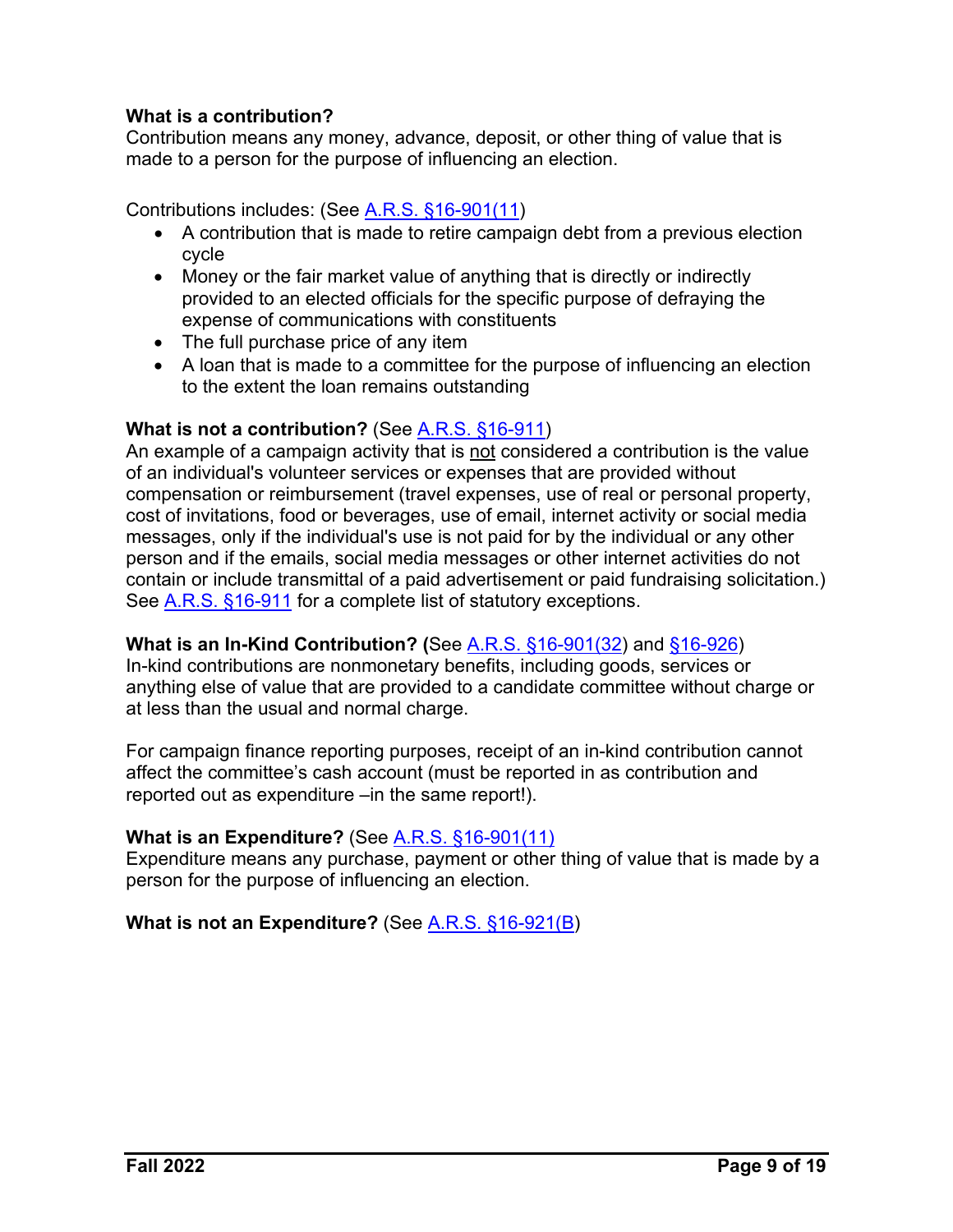#### **When are campaign finance reports due? [A.R.S. §16-927](https://www.azleg.gov/viewdocument/?docName=https://www.azleg.gov/ars/16/00927.htm)**

| <b>Reporting Period</b>                                                  | <b>Report Due*</b>           |
|--------------------------------------------------------------------------|------------------------------|
| 2021 Cumulative Report: Since last report to<br><b>December 31, 2021</b> | Jan 1, 2022 to Jan 15, 2022  |
| 1 <sup>st</sup> Quarter Report: Jan 1, 2022 to Mar 31, 2022              | Apr 1, 2022 to Apr 15, 2022  |
| 2 <sup>nd</sup> Quarter Report: Apr 1, 2022 to Jun 30, 2022              | Jul 1, 2022 to Jul 15, 2022  |
| Pre-Election Report: Jul 1, 2022 to Jul 16, 2022                         | Jul 17, 2022 to Jul 23, 2022 |
| 3rd Quarter Report: Jul 17, 2022 to Sep 30, 2022                         | Oct 1, 2022 to Oct 15, 2022  |
| Pre-Election Report: Oct 1, 2022 to Oct 22, 2022                         | Oct 23, 2022 to Oct 29, 2022 |
| 4th Quarter Report: Oct 23, 2022 to Dec 31, 2022                         | Jan 1, 2023 to Jan 15, 2023  |

\*Campaign Finance Reports are filed electronically and must be received by the deadline regardless if the date falls on a Saturday.

#### **Failure to File - [A.R.S. §16-937](https://www.azleg.gov/viewdocument/?docName=https://www.azleg.gov/ars/16/00937.htm)**

A committee that fails to file any of the required campaign finance reports is subject to a penalty of \$10 for each day the report is not filed. After fifteen days, the penalty increases to \$25 a day. Penalties accrue until the late report is filed. If the committee still has not filed the required report after 30 days, the filing officer (Town Clerk) may refer the matter to the Town Attorney for prosecution.

The Town Clerk or the Town Attorney may require a committee to produce any of the records required to be kept pursuant to [A.R.S. §16-907.](https://www.azleg.gov/viewdocument/?docName=https://www.azleg.gov/ars/16/00907.htm)

#### **Campaign Finance Forms Included with the Candidate Packet:**

- **Candidate's Campaign Finance Report**  [https://www.paradisevalleyaz.gov/DocumentCenter/View/9461/Campaign-](https://www.paradisevalleyaz.gov/DocumentCenter/View/9461/Campaign-Finance-Report---Fall-2022)[Finance-Report---Fall-2022](https://www.paradisevalleyaz.gov/DocumentCenter/View/9461/Campaign-Finance-Report---Fall-2022)
- **Campaign Finance Reports Handbook of Instructions** [https://www.paradisevalleyaz.gov/DocumentCenter/View/9462/Campaign-](https://www.paradisevalleyaz.gov/DocumentCenter/View/9462/Campaign-Finance-Candidate-Handbook)[Finance-Candidate-Handbook](https://www.paradisevalleyaz.gov/DocumentCenter/View/9462/Campaign-Finance-Candidate-Handbook)
- **2022 Campaign Contribution Limits**  [https://www.paradisevalleyaz.gov/DocumentCenter/View/9463/2021-](https://www.paradisevalleyaz.gov/DocumentCenter/View/9463/2021-2022_Contribution_Limit_Chart_Mar2021) [2022\\_Contribution\\_Limit\\_Chart\\_Mar2021](https://www.paradisevalleyaz.gov/DocumentCenter/View/9463/2021-2022_Contribution_Limit_Chart_Mar2021)
- **Political Committee Termination Statement**  [https://www.paradisevalleyaz.gov/DocumentCenter/View/9455/Termination-](https://www.paradisevalleyaz.gov/DocumentCenter/View/9455/Termination-Statement)**Statement**

*Please note: Campaign Finance Reports are public records. State law requires that they be posted on the Town's website to allow easy access for the press and public.*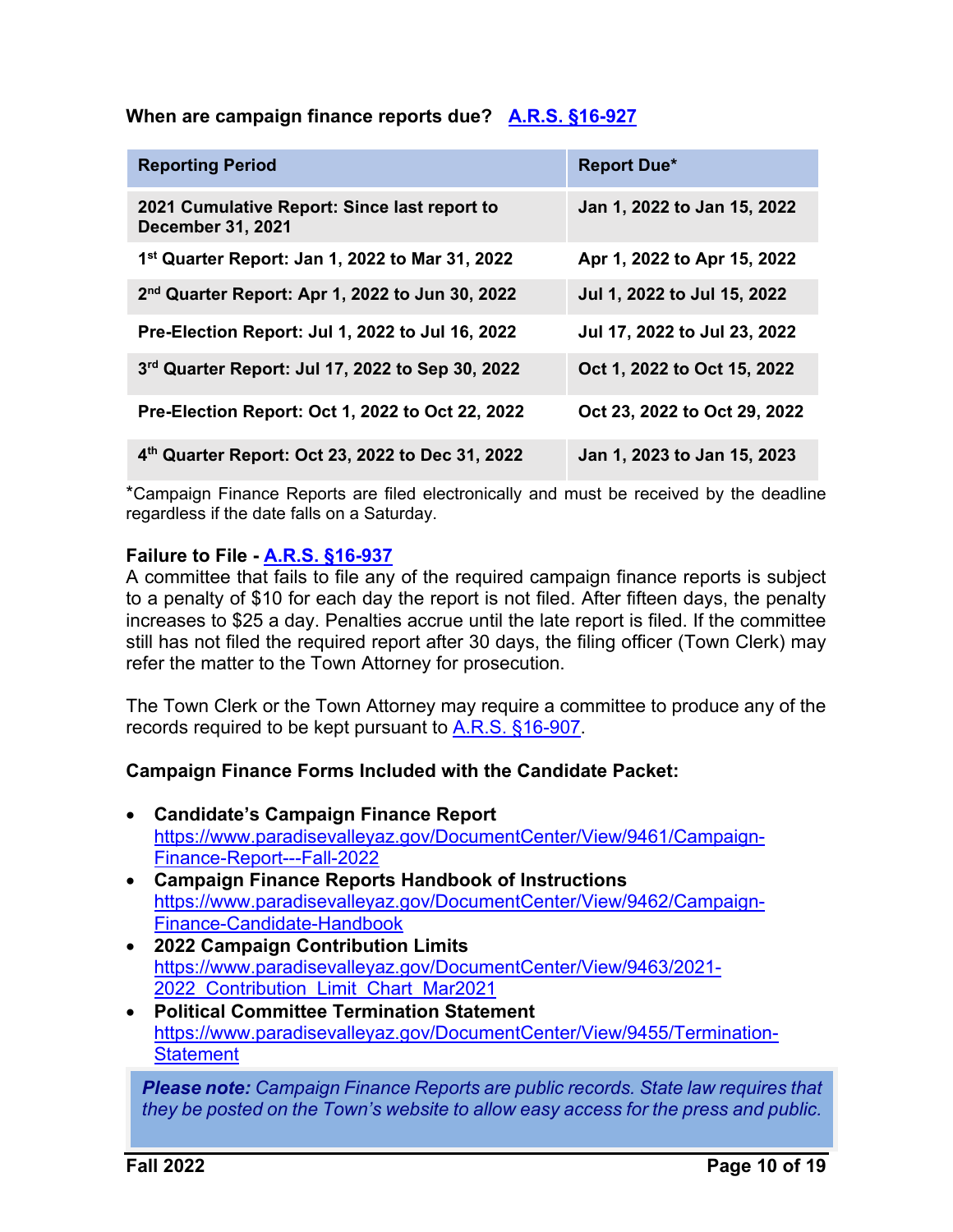# **Election at the Primary**

In order for a candidate to be elected at the Primary (August) Election, he or she must receive a majority of the total votes cast. In this case, a "vote cast" is the same as a "ballot". In other words, a voter has only *one* vote and *one* ballot even though a voter may exercise a number of choices on a ballot. If there are seven candidates running for three seats, voters may exercise three choices with his or her one vote. The minimum number of votes a candidate for Council must receive to be elected at the Primary is more than half of the total number of valid votes cast. Pursuant to Arizona Law ([A.R.S. §9-821.01\),](https://www.azleg.gov/viewdocument/?docName=https://www.azleg.gov/ars/9/00821-01.htm) the total number of votes cast is calculated by adding the total number of votes cast for all candidates for an office; dividing that sum by the number of seats to be filled at the election and then dividing the result of that calculation by two and rounding the number to the highest whole number. If more candidates receive a majority than there are offices to be filled, the candidates receiving the highest number of votes equal to the number of seats to be filled shall be declared elected.

| <b>Election at the Primary</b>               | <b>Run Off Election</b>                       |
|----------------------------------------------|-----------------------------------------------|
| In the following example, there are          | In the event that not all seats are filled at |
| three Council seats up for election and      | the Primary Election, a General or            |
| six candidates running for office:           | Runoff Election will be held in November.     |
|                                              | Not more than twice the number of             |
| <b>Washington 200</b>                        | candidates for which there are vacancies      |
| <b>Jefferson</b><br>190                      | may be placed on the General Election         |
| 190<br><b>Adams</b>                          | Ballot.                                       |
| Lincoln<br>170                               |                                               |
| Roosevelt<br>155                             | Washington 200 - Elected at Primary           |
| 140<br>Monroe                                | Jefferson<br>190 - Elected at Primary         |
| 1,045                                        | Adams<br>164 - November Runoff                |
| $\div 3$                                     | Lincoln<br>159 - November Runoff              |
| 348.33                                       | Roosevelt<br>155                              |
| $\div$ 2                                     | 140<br>Monroe                                 |
| 174.16                                       | 1,008                                         |
|                                              | $\div 3$                                      |
|                                              | 336                                           |
| <b>Pursuant to the Arizona State Statute</b> | $\div 2$                                      |
| formula, 175 votes are needed to win at      | 168                                           |
| the Primary Election. Washington,            |                                               |
| Jefferson, and Adams would be                | In this example, two candidates receive       |
| declared winners, and no General /           | a majority of the votes cast in the Primary   |
| Runoff Election would be held.               | they are considered elected. The two          |
|                                              | candidates receiving the next highest         |
|                                              | number of votes would compete for the         |
|                                              | third open seat in the November General       |
|                                              | or Runoff Election.                           |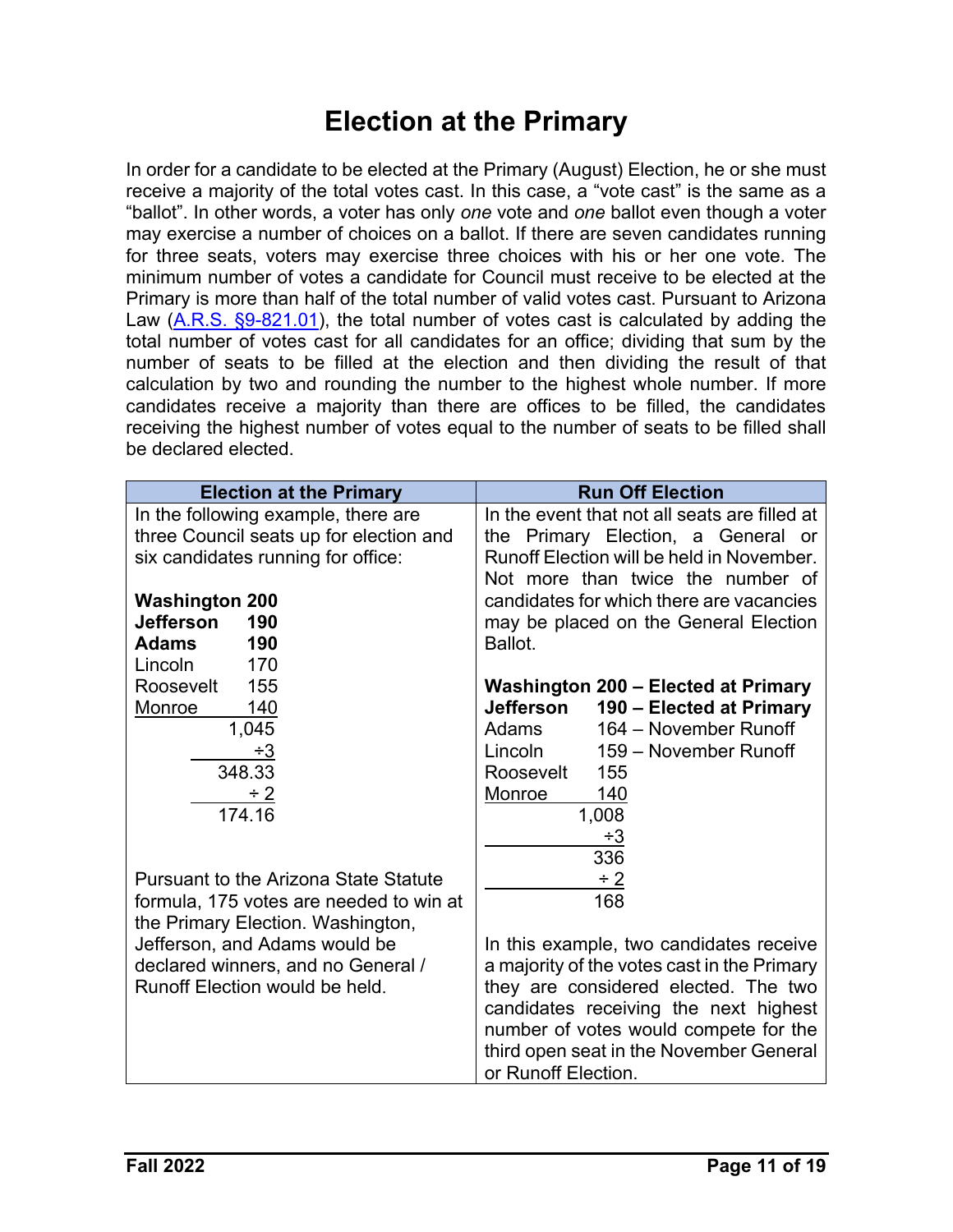# **CAMPAIGNING – Advertising and Disclosure**

## **([A.R.S. §16-925\)](https://www.azleg.gov/viewdocument/?docName=https://www.azleg.gov/ars/16/00925.htm)**

A person\* (other than an individual) that makes expenditures for campaign literature or advertisements expressly advocating the election or defeat of any candidate, or that makes any solicitation of contributions to any political committee, must disclose who paid for the literature or advertisement by including the words "**paid for by**" followed by the name of the person making the expenditure, and whether the expenditure was authorized by a candidate and the name of the authorizing candidate, if any. PACs (not a candidate or an individual) must disclose the names of the three people or PACs making the largest aggregate contributions to the committee that exceed \$20,000 during the election cycle. A committee does not have to be registered at the time of the expenditure.

> *\* "Person" is defined as a candidate, nominee, committee, corporation, limited liability company, labor organization, partnership, trust, association, organization, joint venture, cooperative or unincorporated organization or association.*

This disclosure requirement exempts items too small for disclosure, such as bumper stickers, pins, pens, or campaign buttons. New exemptions this year include: social media posts, text messages sent using SMS, ads placed as a paid link on a website if less than 200 characters and the target website has the disclosure, graphic or picture links on websites if too small, and the target website has the disclosure.

Disclosure text must be "clearly readable" on ads mailed, delivered by hand, or sent electronically. On signs and billboards, the disclosure text must be a minimum of 4% of the sign height.

Persons who violate the laws pertaining to campaign literature and advertisements are subject to a civil penalty of up to three times the cost of producing and distributing the literature or advertisement.

#### **Where can I post campaign signs?**

Candidates may post signs on private property with the owner's permission. A detailed description of the **Town's sign ordinance** is included with the candidate information packet. Additionally, [A.R.S. §16-1019 a](https://www.azleg.gov/viewdocument/?docName=https://www.azleg.gov/ars/16/01019.htm)llows candidate campaign signs to be placed in the public right-of-way (ROW), unless it creates a hazard to public safety, obstructs clear vision in the area, or interferes with the requirements of the Americans with Disabilities Act. Signs posted in the ROW must display the name and telephone number of the candidate or committee.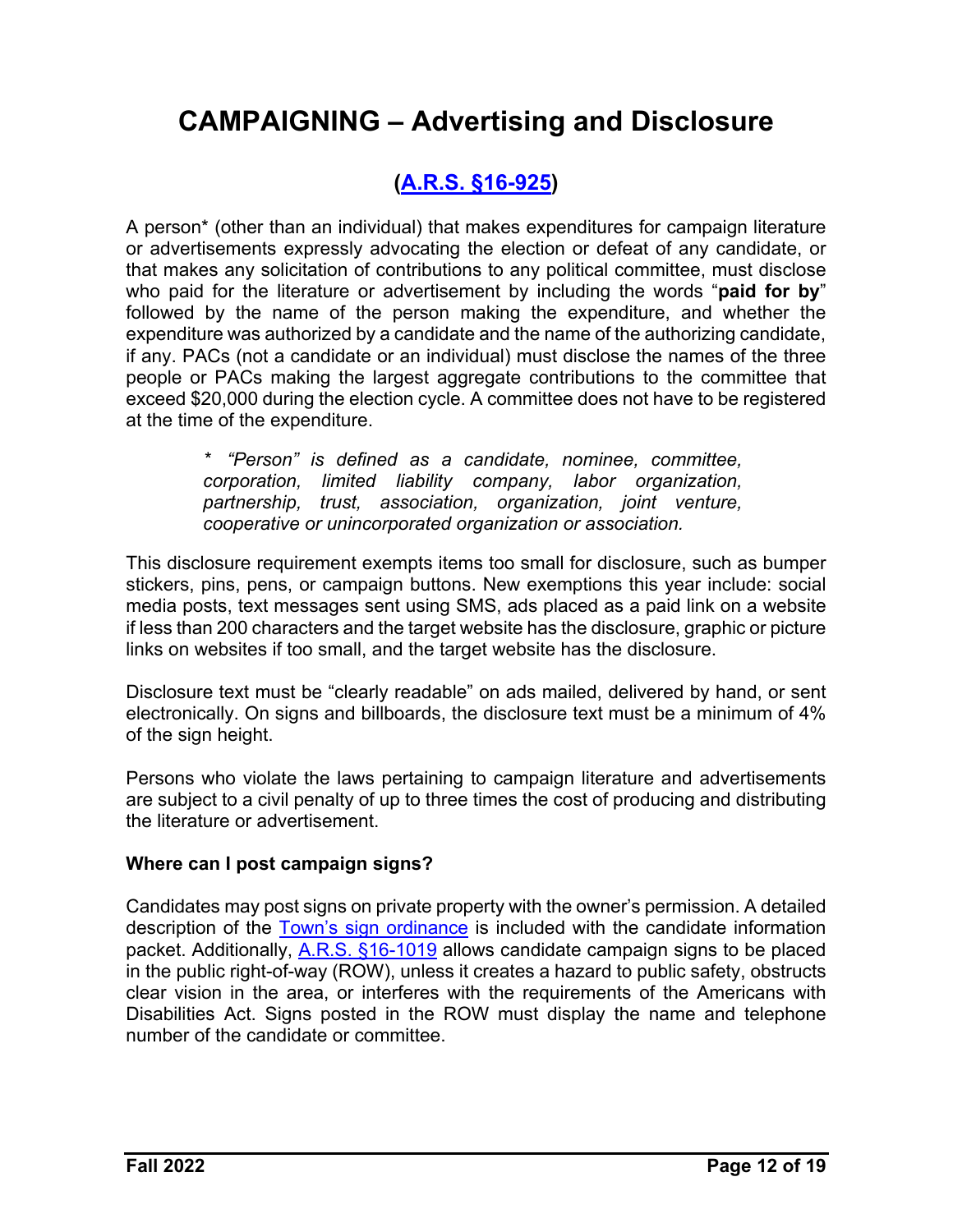EXCEPTION: The Town established a [commercial resort sign free zone,](https://www.paradisevalleyaz.gov/DocumentCenter/View/8404/Paradise-Valley-Sign-Free-Zones---Resolution-Number-1241) as permitted by state law. Political signs may not be posted in the ROW within this zone. A copy of the ordinance is also included in your packet.

Campaign signs may be posted 71 days before the Primary Election (May 23, 2022) and must be removed 15 days after the Primary Election (August 17, 2022) if the candidate wins or does not advance to the General Election. [A.R.S. §16-1019\(H\)](https://www.azleg.gov/viewdocument/?docName=https://www.azleg.gov/ars/16/01019.htm)



**State law requires you to have underground utilities marked before installing campaign signs.** Visit [www.Arizona811.com to](http://www.Arizona811.com) create a blue stake ticket.

It is a Class 2 misdemeanor to remove, alter, deface or cover any candidate's signs beginning 45 days before the Primary Election and ending 15 days after the General Election. [A.R.S. §16-1019\(A\)](https://www.azleg.gov/viewdocument/?docName=https://www.azleg.gov/ars/16/01019.htm)

EXCEPTION: If a sign is posted on private property, the property owner or agent of the property owner is permitted to remove the signs at any time regardless of whether previous permission was given. [A.R.S. §16-1019\(B\).](https://www.azleg.gov/viewdocument/?docName=https://www.azleg.gov/ars/16/01019.htm)

#### **Will the Town distribute a** *Town Reporter* **before the election?**

Yes. The Town will publish a *Town Reporter* which will include 2022 Election-related material, among other topics. This issue will be mailed to Town Residents in July. **If you would like to be included in the** *Town Reporter***, please submit a high resolution photograph and a statement of no more than 400 words ON OR BEFORE April 4, 2022.** Statements exceeding 400 words will be returned to the candidate for editing. Please note that there is a compressed time period in which to produce and distribute the *Town Reporter* prior to the mailing of election ballots. The candidate's cooperation in submitting a photograph and personal statement by email ([dmiller@paradisevalleyaz.gov\) o](mailto:dmiller@paradisevalleyaz.gov)n or before April 4, 2022 would be greatly appreciated.

#### **Attachments**

- 1. [Policy on Candidate Statements in the Town Reporter](https://www.paradisevalleyaz.gov/DocumentCenter/View/8408/Policy---Candidate-Statements-in-Town-Reporter)
- 2. [Town Ordinances Governing Signs](https://www.paradisevalleyaz.gov/DocumentCenter/View/5269/Paradise-Valley-Sign-Laws)
- 3. [Paradise Valley Sign-Free Zone](https://www.paradisevalleyaz.gov/DocumentCenter/View/5269/Paradise-Valley-Sign-Laws)
- 4. [Arizona 811 –](http://www.arizona811.com/) utility blue stake requirement before you install signs in the ground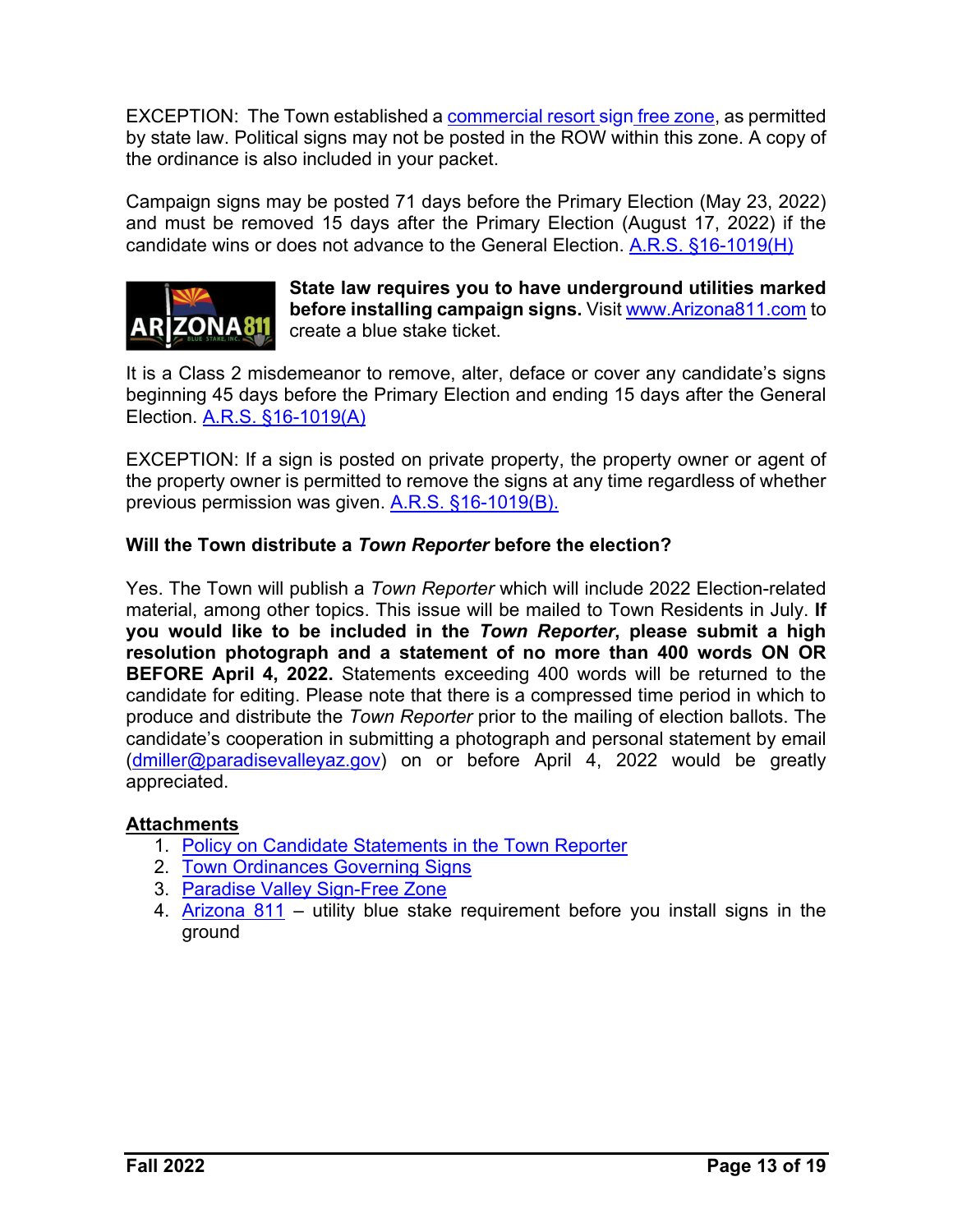## **REQUESTS FOR INFORMATION**

#### **To whom do I speak if I have questions or need information about the Town?**

Requests for public information are processed through the Town Clerk. Information given to one candidate will be made available to all candidates.

Council meeting packets with all materials the Mayor and Council Members receive prior to meetings are available online at: [https://paradisevalleyaz.legistar.com/Calendar.aspx.](https://paradisevalleyaz.legistar.com/Calendar.aspx) 

#### **How do I obtain voter registration and voter history data?**

The Town of Paradise Valley receives a number of election files from the Maricopa County Recorder's Office. Below is a description of records available for purchase:

- **Registered Voter File:** The Recorder's Office provides a file containing the names and addresses of registered voters in Paradise Valley.
- **Early Ballot Requests File (EV-32):** The Early Ballot Requests File contains a list of voters who have requested early ballots and typically covers the oneweek period prior to the date of issue.
- **Early Ballot Returns File (EV-33):** This file contains a list of voters who have returned their early ballots and typically covers the previous week's returns. EV-33 files are not cumulative. The names that are in each file are unique to that week's returned early ballot activity.
- **Voted File (VM-55):** This file contains the names and addresses of the Paradise Valley registered voters who cast ballots in that election, or who requested an early ballot but did not vote. Each entry is coded to indicate the manner in which the ballot was cast (e.g., at a polling location, by mail, at an early voting site, etc.).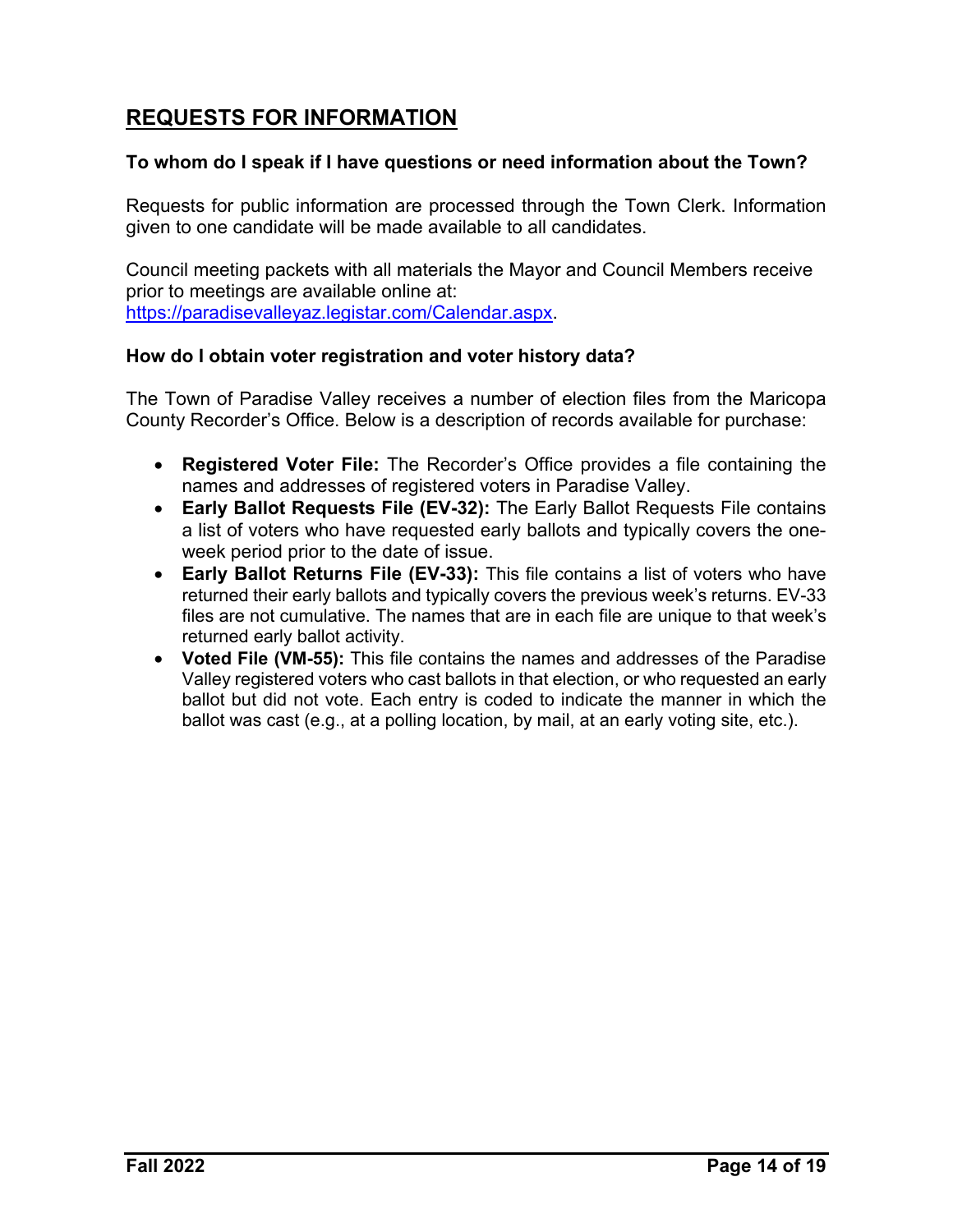## **Fall Election Cycle and Voting Procedure**

Candidates for mayor and council in the Primary Election will appear at the bottom of the Maricopa County partisan ballot. Voters not registered with a political party, also known as "Independents," must specifically request a ballot to vote in the August election. Independent voters who are on the Active Early Voter List (AEVL - previously called PEVL) will be notified by mail prior to the August Primary Election that they must designate which ballot they wish to vote: Republican, Democrat, or local candidates only.

On Election Day, voters may go to any Maricopa County Vote Center to cast a ballot, unless they have already voted an early ballot.

#### **How will voters be notified about requesting a ballot style?**

The Maricopa County Elections Department will mail notices to voters on the AEVL 90 days before the election informing them that they will receive a ballot at the address on file with the Elections Department. At 33 days before the election, Independent voters will receive a notice requesting them to designate which ballot style they wish to receive.

#### **What if a voter is going to be out of Town during the summer and wants to vote?**

If a voter knows they will be out of Town during the election season he or she may notify the Maricopa County Elections Department where they wish to have the ballot mailed. Visit Maricopa. Vote for more information.

#### **Voting Information**

It is not necessary for residents to register to vote separately in Paradise Valley, but eligible voters must be registered with the Maricopa County Recorder's Office. Residents may register or update existing registration at [www.servicearizona.com.](http://www.servicearizona.com) 

#### **Voter Registration Deadlines**

Primary Election, August 2, 2022 Registration Deadline: July 4, 2022

General Election (if necessary), November 8, 2022 Registration Deadline: October 10, 2022

#### **Active Early Voting List (AEVL)**

Arizona law permits voters to place their names on an early voting list. Once a voter's name is added to the list, an early ballot will automatically be mailed to the voter approximately 26 days prior to an election at which he or she is eligible to vote. A voter may visit Maricopa. Vote to register or change early voting preferences.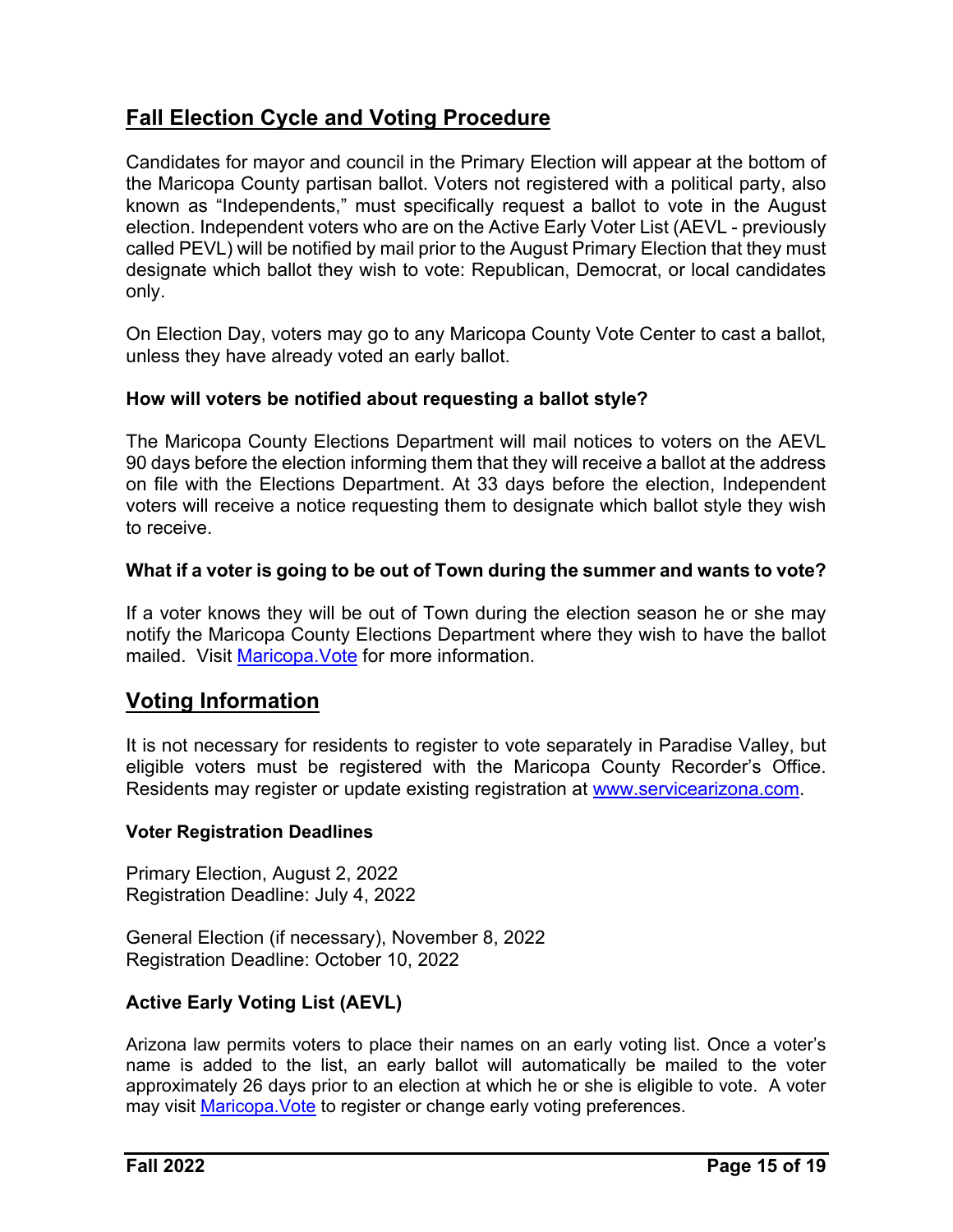#### **Voter Assistance**

Voting assistance may be requested by contacting Maricopa County Elections, 510 S. Third Avenue, Phoenix, AZ 85003, 602-506-1511, or 602-506-2348 (TDD), before 5:00 PM, Friday, July 29, 2022, for the August 2, 2022 Primary Election, and by Friday, October 28, 2022, for the November 8, 2022 General Election. Verbal or written requests must specify the address of confinement.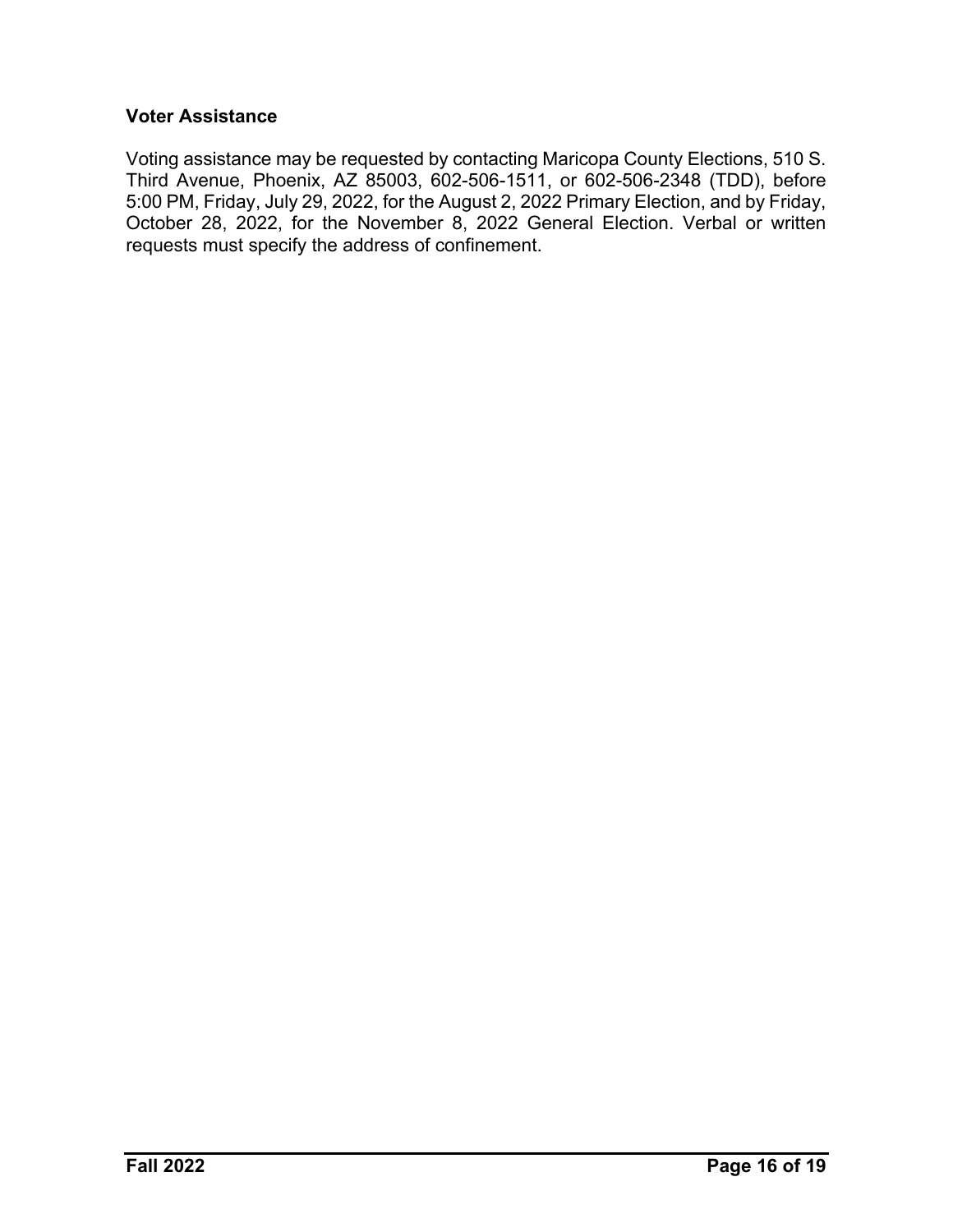## **ELECTION DAY**

#### **Voting at the Polls**

Polling places will be open from 6:00 AM to 7:00 PM on Election Day. Any qualified elector who at the moment of closing is in the line of waiting voters shall be allowed to prepare and have his or her ballot deposited by the election board official in the presence of the election board and him/herself [\[A.R.S.§16-565\(D\)\]](https://www.azleg.gov/viewdocument/?docName=https://www.azleg.gov/ars/16/00565.htm).

Any registered voter, at the voter's option, may be accompanied by a minor; be accompanied and assisted by a person of the voter's own choice; or be assisted by two election officials, one from each major political party, during any process relating to voting or during the actual process of voting on a paper ballot, machine, or electronic voting system. A person who is a candidate for an office in that election is not eligible to assist any voter [[A.R.S.§16-580\(G\)\]](https://www.azleg.gov/viewdocument/?docName=https://www.azleg.gov/ars/16/00580.htm).

#### **Voter Rights**

- A voter may carry anything he or she chooses to bring.
- A voter may wear any type clothing, with any slogan or candidate name.
- A voter may not verbally campaign for the purpose of inducing someone to vote or refrain from voting for a candidate or ballot measure.

#### **What is "electioneering"?**

**Electioneering** occurs when an individual **knowingly and intentionally, by verbal expression** and in order to induce or compel another person to vote in a particular manner or to refrain from voting, expresses support for or opposition to a candidate who appears on the ballot in that election, a ballot question that appears on the ballot in that election, or a political party with one or more candidates who appear on the ballot in that election.

Persons may not electioneer within 75 feet of a polling place.

#### **Election Results**

Ballots are tabulated by the Maricopa County Elections Department. Unofficial preliminary results will be available on election night after 8:00 PM at: [http://recorder.maricopa.gov/electionresults/.](http://recorder.maricopa.gov/electionresults/)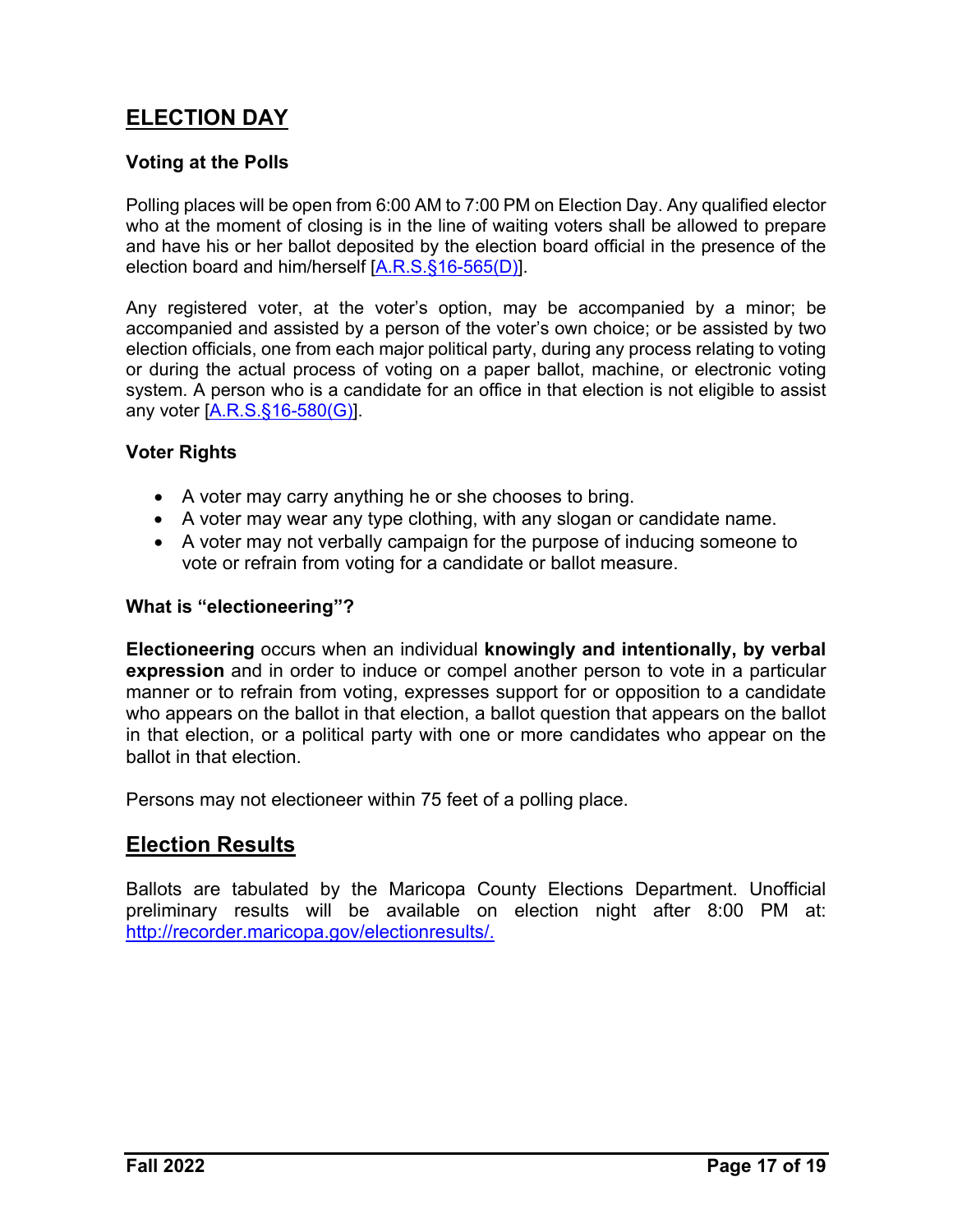## **LAST STEP: Termination of Candidate Committees [A.R.S. §16-933;](https://www.azleg.gov/viewdocument/?docName=https://www.azleg.gov/ars/16/00933.htm) [A.R.S. §16-934](https://www.azleg.gov/viewdocument/?docName=https://www.azleg.gov/ars/16/00934.htm)**

A committee may terminate only when the committee treasurer files a termination statement with the filing officer (Town Clerk) certifying under penalty of perjury that:

- 1. The committee will no longer receive any contributions or make any disbursements;
- 2. The committee has either no outstanding debts or obligations, or has outstanding debts or obligations, or both, that are all more than five years old, and that the committee's creditors have agreed to discharge the debts and obligations and have agreed to the termination of the committee;
- 3. All surplus monies have been disposed of and that the committee has no cash on hand; and
- 4. All contributions and expenditures have been reported, including any disposal of surplus monies.

A candidate committee may transfer surplus funds, including the committee's debts and obligations, to a subsequent committee for that individual or candidate, as prescribed by [A.R.S. §16-913.](https://www.azleg.gov/viewdocument/?docName=https://www.azleg.gov/ars/16/00913.htm) 

A committee shall dispose of surplus monies only as follows:

- 1. Return surplus monies to the contributor.
- 2. Contribute surplus monies pursuant to and within the limits prescribed in [A.R.S.§16-911](https://www.azleg.gov/viewdocument/?docName=https://www.azleg.gov/ars/16/00911.htm) through [§16- 918](https://www.azleg.gov/viewdocument/?docName=https://www.azleg.gov/ars/16/00918.htm).
- 3. In the case of a candidate committee, contribute surplus monies to a candidate committee for another candidate under the following conditions:
	- (a) The candidate committee makes the contribution after the time period for filing a nomination paper pursuant to [A.R.S.§16-311\(A\)](https://www.azleg.gov/viewdocument/?docName=https://www.azleg.gov/ars/16/00311.htm).
	- (b) The candidate associated with the candidate committee that makes the contribution did not file a nomination paper to run for election in the current election cycle.
	- (c) In the case of a candidate committee for legislative office, the candidate committee makes the contribution when the legislature is not in regular legislative session.
	- (d) The candidate committee makes the contribution within the limits prescribed for individuals in [A.R.S. §16-912.](https://www.azleg.gov/viewdocument/?docName=https://www.azleg.gov/ars/16/00912.htm)
- 4. Donate surplus monies to a nonprofit organization that has tax exempt status under section 501(c)(3) of the Internal Revenue Code.

Surplus monies shall not be used for or converted to personal use.